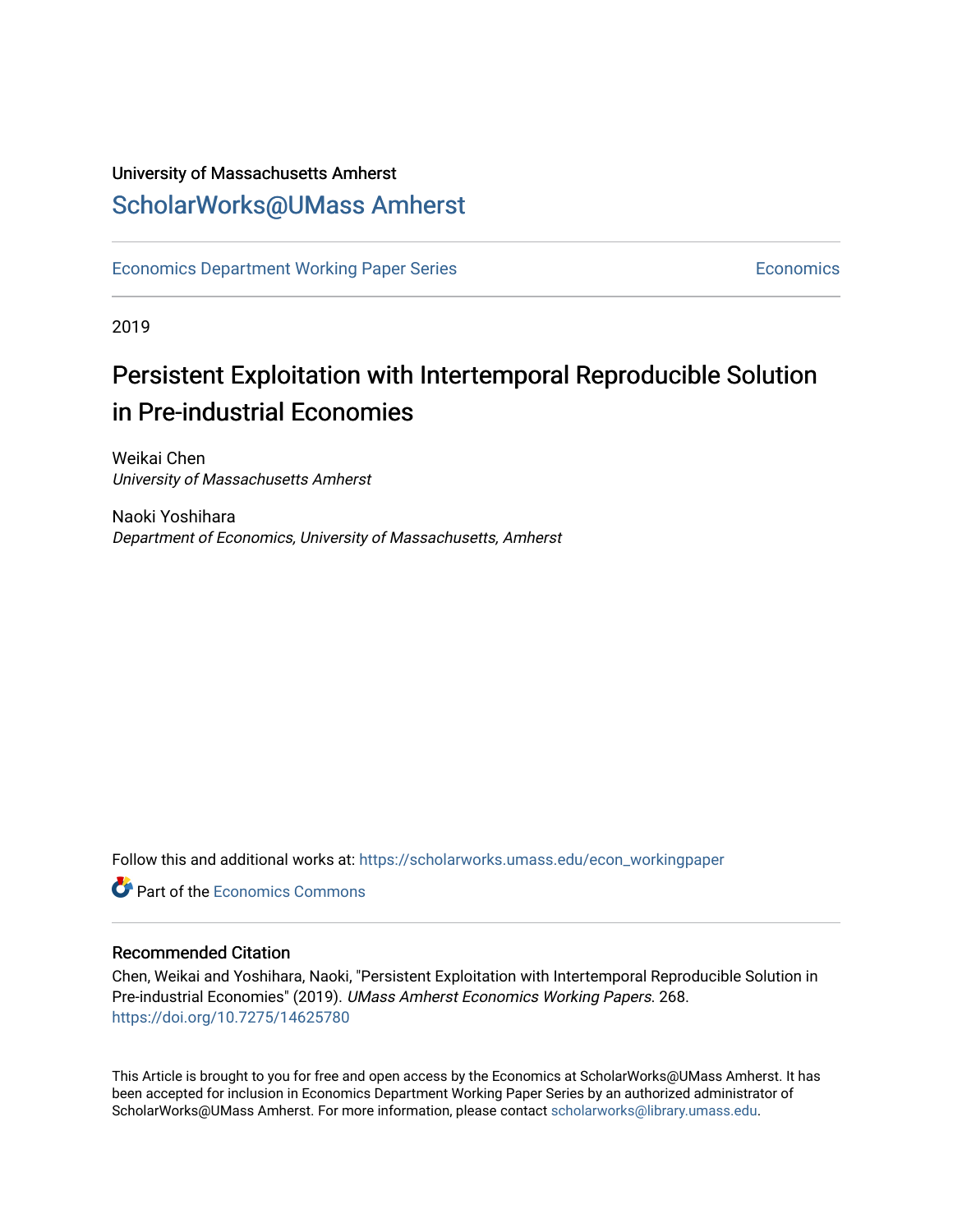# <span id="page-1-0"></span>Persistent Exploitation with Intertemporal Reproducible Solution in Pre-industrial Economies<sup>∗</sup>

Weikai Chen† Naoki Yoshihara‡

April 27, 2019

#### Abstract

This paper presents an intertemporal model of pre-industrial economies defined with leisure preference to study the condition of the emergence and persistence of exploitation as unequal exchange of labor. We show that pure workers are exploited in any finite periods if there is positive real profit rate, even though labor allocation among agents tends to be equalized in the limit regardless of the saving behaviors. The so-called Fundamental Marxian Theorem and Profit-Exploitation Correspondence Principle are generalized in the intertemporal setting with exploitation in the whole life, and the Class-Exploitation Correspondence Principle is established with exploitation within period.

JEL classification: D51; D63; C61; B51

Keywords: Exploitation; Unequal Exchange of Labor; Persistence; Asymptotically Egalitarian

<sup>∗</sup>The research for this paper was supported by a Chair's Summer Research Fellowship (2018), Department of Economics, University of Massachusetts, Amherst.

<sup>†</sup>Department of Economics, University of Massachusetts, Amherst; weikaichen@umass.edu

<sup>‡</sup>Department of Economics, University of Massachusetts, Amherst; and Institute of Economic Research, Hitotsubashi University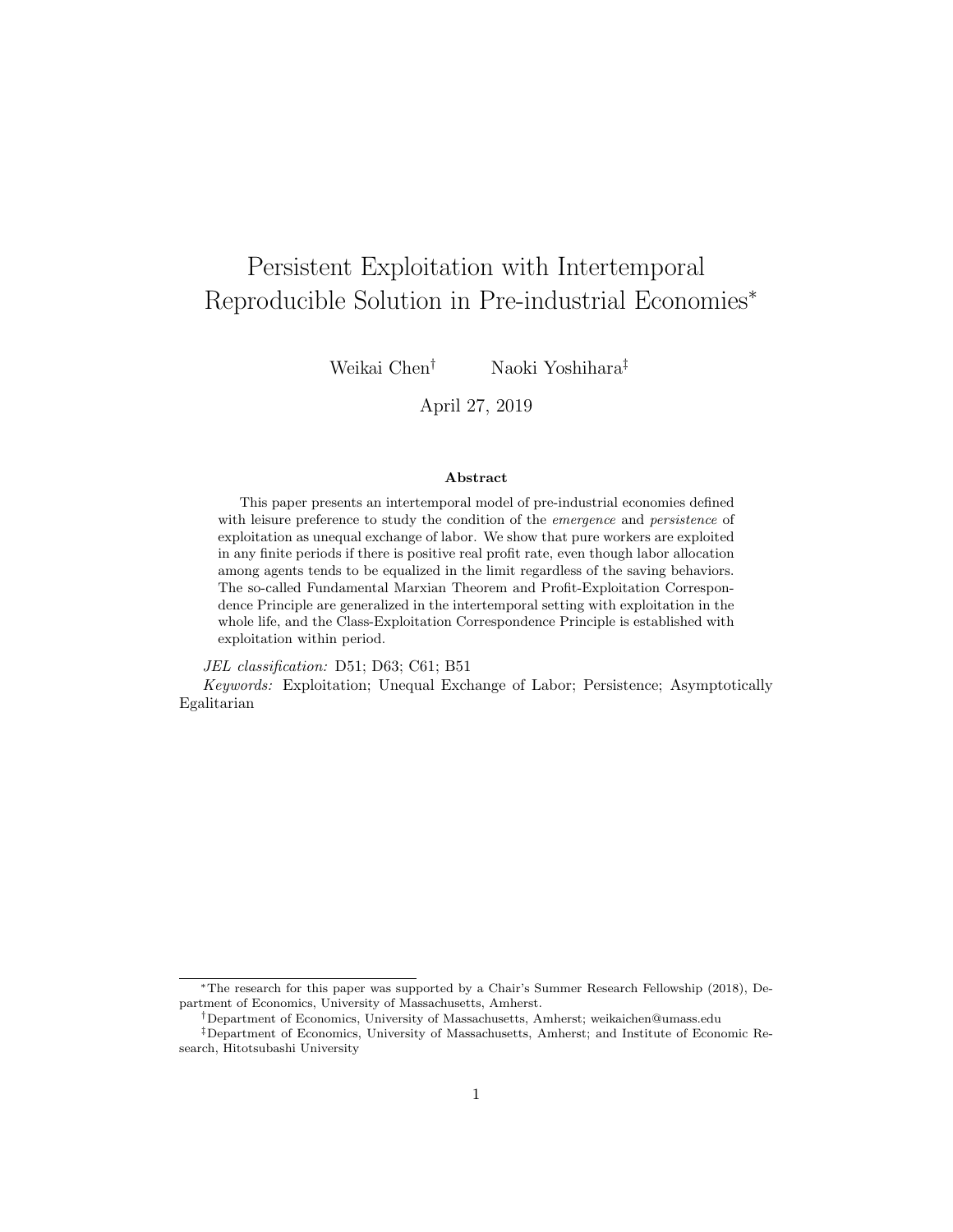## <span id="page-2-0"></span>1 Introduction

In Marxian economics, exploitation associated with class structure is an enduring characteristic of capitalism. It has been shown that one can find an appropriate definition of exploitation that is both logically coherent and empirically meaningful (Veneziani & Yoshihara, [2015,](#page-23-0) [2017b;](#page-23-1) Yoshihara, [2010\)](#page-23-2). However, the research on mechanisms generating persistent exploitation is still ongoing (e.g., Galanis, Veneziani, & Yoshihara, [2019;](#page-22-0) Kaneko & Yoshihara, [2019;](#page-22-1) Skillman, [2017;](#page-22-2) Veneziani, [2013\)](#page-23-3).

In this paper, we focus on the dynamics of exploitation in pre-industrial capitalist economies within an intertemporal framework, and establish the relationship among exploitation, positive profits and class status. The main contribution of this paper is showing (i) the *persistence of exploitation* at equilibrium (reproducible solution) in the sense that pure workers are exploited in any finite periods if there is positive real profits and (ii) the *asymptotically egalitarian allocation of labor time* at equilibrium  $-$  each agent tends to supply to same labor time in the infinite limit — regardless of the their saving behavior.

In our model of economies with linear technology, producers are assumed to choose labor supply and plan of investments on both production and speculation to minimize lifelong labor time, or equivalently maximize utility representing the so-called leisure preference — once subsistence good is secured agents prefer to enjoy as much leisure time as possible. This simple model of subsistence economy is not just a first step in theory before studying a more general accumulating economy, but also a reasonable approximation of the pre-industrial capitalism before the new time-discipline was imposed by the eighteenth century (e.g., Cunningham, [1980,](#page-22-3) [2014;](#page-22-4) Thompson, [1967\)](#page-22-5).

Moreover, we assume production takes one period of time. Outputs generated in this period is used as inputs in the next, and therefore the sell of outputs in period  $t$  and the purchase of inputs in  $t + 1$  are just two sides of the same coin and thus should have the same prices. Then for the production in period  $t$ , the prices of inputs (same as the prices of outputs in the previous period) could be different from that of outputs (same as the prices of inputs in the next period). For this reason, we relax the conventional assumption of stationary prices, which would have substantial effects on the asymptotic behavior of the prices (see Lemma [4.2\)](#page-18-0).

We first generalize Roemer [\(1980\)](#page-22-6)'s equilibrium concept of reproducible solution (RS) to the intertemporal setting. The concept of RS is a Marxian refinement of general competitive equilibrium with reproducibility, from which we derive aggregate properties of the production activity and characterizations of the price system.

To reproduce the economy as a whole, each agent should have the subsistence consumption bundle, which implies that the total subsistence goods should be produced as net outputs and thus every commodity must be produced, which has several consequences as follows: (i) The individual constraints must be binding in order to be consistent with the aggregate properties — each agent should use up all the stock of materials she owns in production and the total income must just meet the expense since they are so in the social level; (ii) There must be a uniform profit rate — otherwise no one would invest on the sector with low profit rate; (iii) by applying the same argument to the trade-off between production and speculation, we have the non-negative real profit, i.e., the profit rate must be large sufficient to induce the agents to invest the stock of materials on production rather than carrying them to the next period. Moreover, by considering the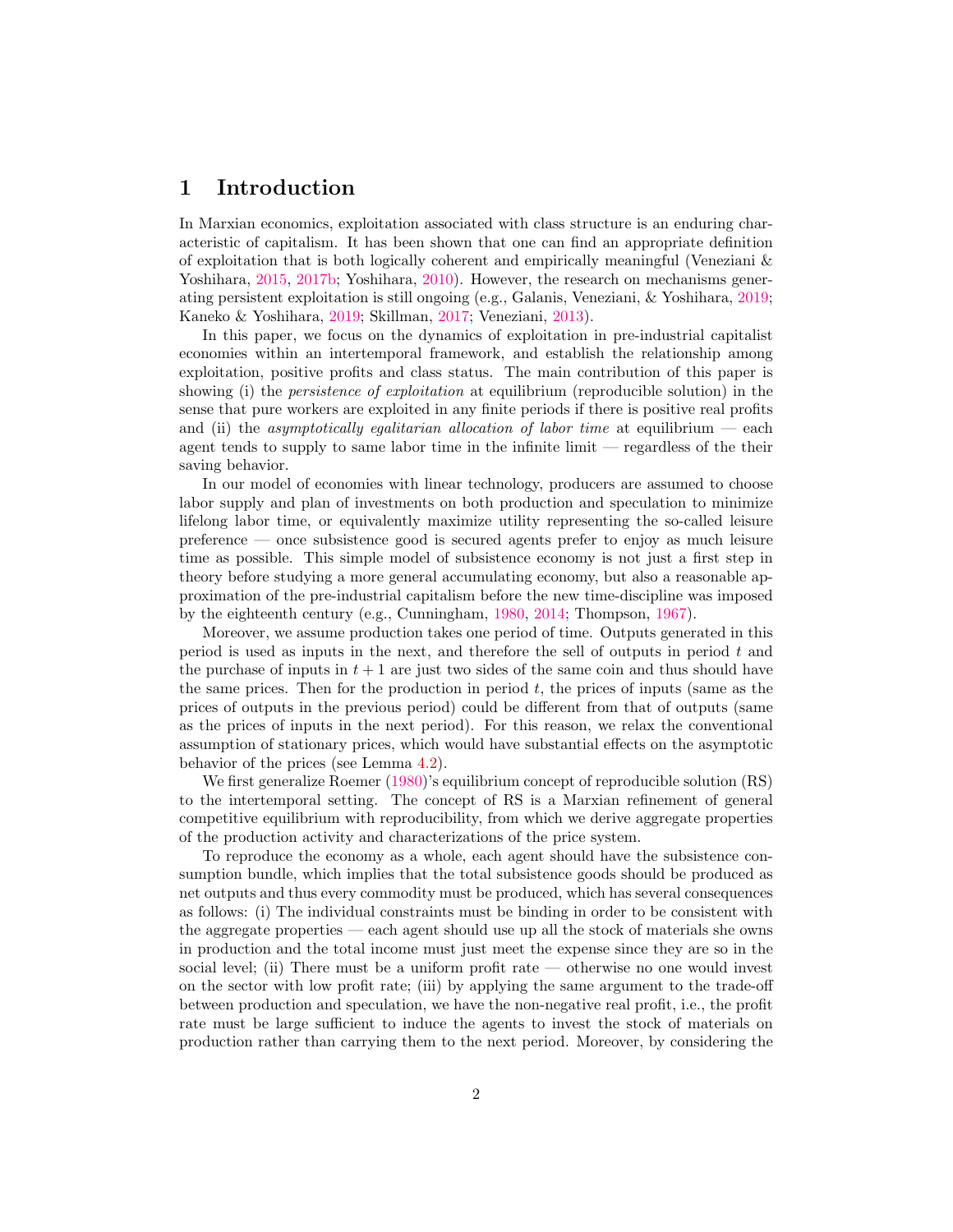intertemporal trade-offs of allocation labor time along the life, we establish the Euler equation for the minimization problem, i.e.,  $1/w_t = (1 + \pi_t)/w_{t+1}$  — the additional amount of labor to earn one more dollar should equal to the amount of labor saved thanks to the return from the additional dollar.

With the help of these characteristics of prices system, we derive the lifelong labor time as a function of initial endowment and prices irregardless of the saving behaviors. While in each period, the agent should supply sufficient labor to earn revenue that could cover the gap between total expenditure and the property income. Since both the expenditure and property income within period are influenced by the saving behavior, we could have different reproducible solutions with the same prices and total labor time but different allocations of labor time along the life.

We then define exploitation as unequal exchange of labor (UEL) in the intertemporal RS by generalizing the standard Okishio [\(1963\)](#page-22-7)–Morishima [\(1973\)](#page-22-8) formula. At an RS, an agent is said to be exploited if she receives less labor than she supplies. To elaborate this idea in the intertemporal setting, we consider the exploitative status within period t  $(W P_t)$  and that in the whole life  $(W L)$ , since they may not be identical with each other when saving is allowed. Then the first question is: Which definition of exploitation is appropriate to discuss its relationship with class status and profits?

This is answered by Theorem [1,](#page-14-0) the first main result in this paper, in which we show (i) the equivalence of  $WL$  exploitation and the possibility of positive real profits in economies with inegalitarian endowments, the fundamental Marxian theorem (FMT); (ii) the profit-exploitation correspondence principle (PECP) that each propertyless workers are  $WL$  exploited if and only if there is possibility of positive real profits; and (iii) the correspondence of  $WP_t$  exploitation and class status in the sense that pure workers are  $WP_t$  exploited while capitalists are  $WP_t$  exploiting, the so-called class-exploitation correspondence principle (CECP). Therefore, when discuss the relationship between exploitation and profits, the  $WL$  exploitation is appropriate since it takes account of the historical factors (e.g., Wolff, [1999,](#page-23-4) p. 117), while  $WP_t$  exploitation is proper with respect to the relation with class structure, as both of them vary with the saving behavior. Moreover, we show that for the interior RS (RS without saving), all the three principles mentioned above are established with  $WP_t$  exploitation.

Finally, we tackle the main issue of this paper — the long-run behavior of exploitation — by first providing a formal definition of persistence. Exploitation is persistent if it exists in any finite periods, which should be distinguished from the limiting behavior described by asymptotics. Persistent exploitation could be consistent with the asymptotically egalitarian allocation of labor time, even the latter could be interpreted as exploitation disappears in the infinite limit. This distinction would help us clarify the implications of Theorem [3,](#page-18-1) the second main result in our paper, stating that any RS is asymptotically egalitarian — allocation of labor time among agents would tend to be equalized in the limit.

This result, which is observed in existing literature with interior RS (e.g., Kaneko & Yoshihara, [2019;](#page-22-1) Veneziani, [2007\)](#page-22-9), is established with RS in general without any restriction on saving behavior for the first time. It may be interpreted as an impossibility theorem since it implies that exploitation disappears at the limit. However, such a limiting behavior could be consistent with the persistence of exploitation in the sense that exploitation exists in any finite period. Indeed, we show that pure workers are exploited all the time except in the limit if there is possibility of positive profits (Proposition [4\)](#page-20-0).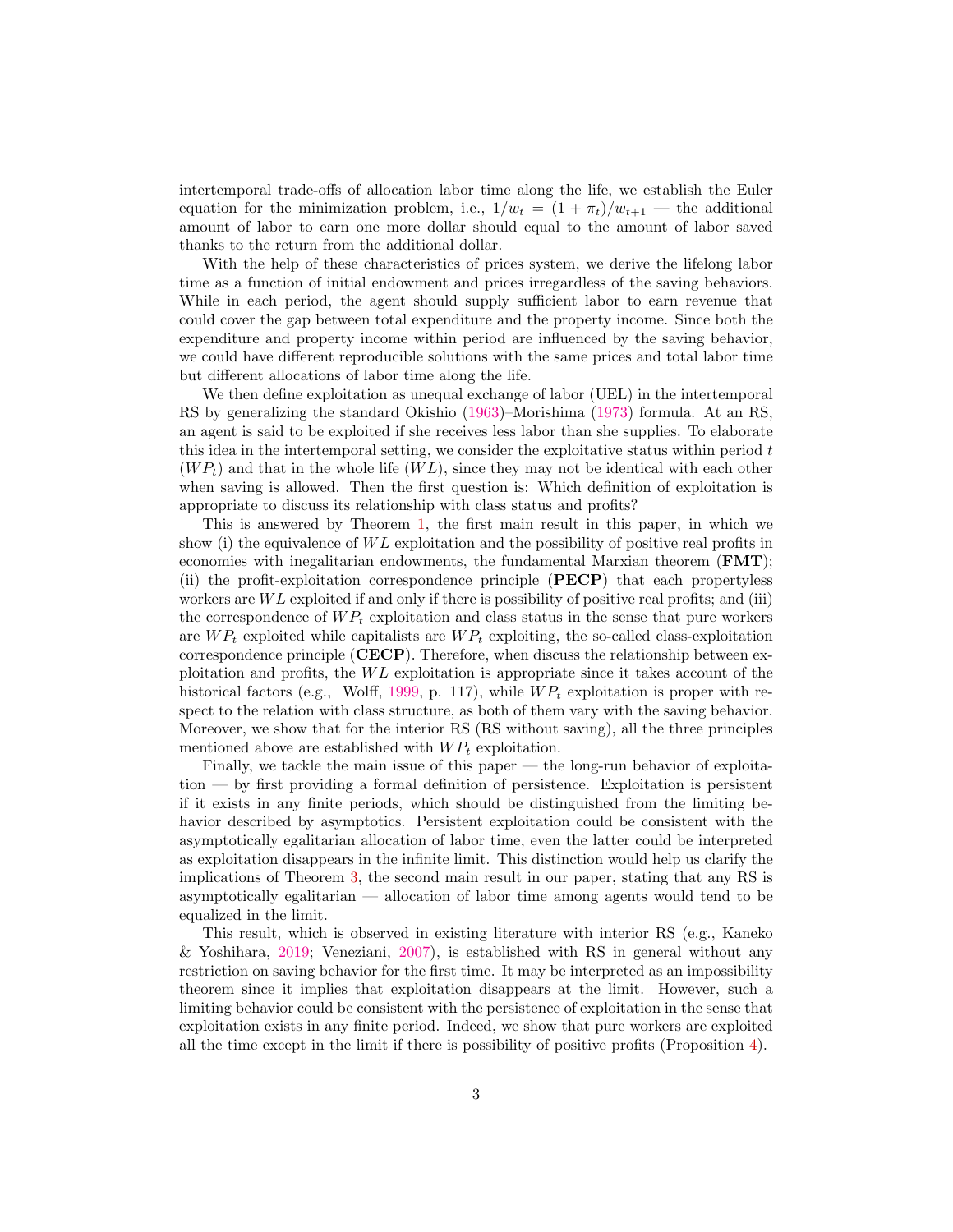We argue that persistence of exploitation is sufficient to capture the Marxian idea of exploitation as an enduring characteristics of capitalism, and asymptotically egalitarian labor allocation or the disappearance of exploitation in the limit is also consistent with the Marxian view of capitalism as one stage in human history that is neither sustainable nor permanent. Therefore, we might ask too much in the search of the mechanism that generates RS without asymptotically egalitarian labor allocation. Nevertheless, the result that labor allocation tends to be equalized does provide us some information about the long-run behavior of exploitation. It implies that after some point the degree of exploitation can be arbitrary small, if we measure it by the difference between labor supplied and labor received. In other words, exploitation, if exists, persists but tends to be smaller and smaller in the long-run, if we agree on this particular measure of the size of exploitation.

Related literature. This paper is part of the ongoing research project on the persistence of exploitation. After Roemer [\(1982a,](#page-22-10) [1982b\)](#page-22-11)'s seminal work on modern theory of exploitation, critics have touched the issue of persistence by arguing that capital accumulation would drive profit to zero when Roemer [\(1982b\)](#page-22-11)'s static model is run for many periods, however, without explicitly analyzing intertemporal decisions (Devine & Dymski, [1991;](#page-22-12) Hahnel, [2006;](#page-22-13) Skillman, [1995\)](#page-22-14). Veneziani [\(2007\)](#page-22-9), for the first time, discusses this issue in an intertemporal general equilibrium framework, which is the closest model to ours in this paper.

Veneziani [\(2007,](#page-22-9) [2013\)](#page-23-3) presents a model of subsistence economy with linear technology but mainly focus on the reproducible solutions without saving. They show that labor time tends to be egalitarian in the limit, which is generalized to reproducible solutions without any restrictions on the saving behavior in this paper (see Theorem [3\)](#page-18-1).

Moreover, Veneziani [\(2007,](#page-22-9) [2013\)](#page-23-3) assume stationary prices, i.e., the price of inputs is identical with that of outputs at the same period, which leads to the fact that profit rate converges to zero. In this paper, we assume that inputs and outputs are transacted in the beginning and at the ending of the period respectively and thus could have different prices. Therefore, we observe a different asymptotic behavior of the prices — there exists an RS such that  $WP_t$  exploitation disappears in the limit while real profit rate does not vanish there.

This feature brought by the assumption of non-stationary prices is shared with Kaneko and Yoshihara [\(2019\)](#page-22-1)'s model of international trade in pre-industrial world economies, which, however, differs from our model in two aspects. First, they focus on the interior reproducible solution as Veneziani [\(2007,](#page-22-9) [2013\)](#page-23-3). Second, there is no international labor market in their model. In this sense, our model can also be seen as a model of international trade with labor market and savings, a generalization of Kaneko and Yoshihara [\(2019\)](#page-22-1).

All of the papers mentioned above show only the asymptotically egalitarian labor allocation in the interior RS, while in this paper we distinguish two different types of longrun behaviors for the first time and establish the persistence of exploitation in the sense that pure workers are exploited in any finite periods. The RS without asymptotically egalitarian labor allocation is observed in Galanis et al. [\(2019\)](#page-22-0), another current paper that is close to ours, which, however, "crucially relies on a strictly positive rate of time preference" (Galanis et al., [2019,](#page-22-0) p. 41).

Theorem [1](#page-14-0) shows the equivalence of positive real profit and exploitation in the whole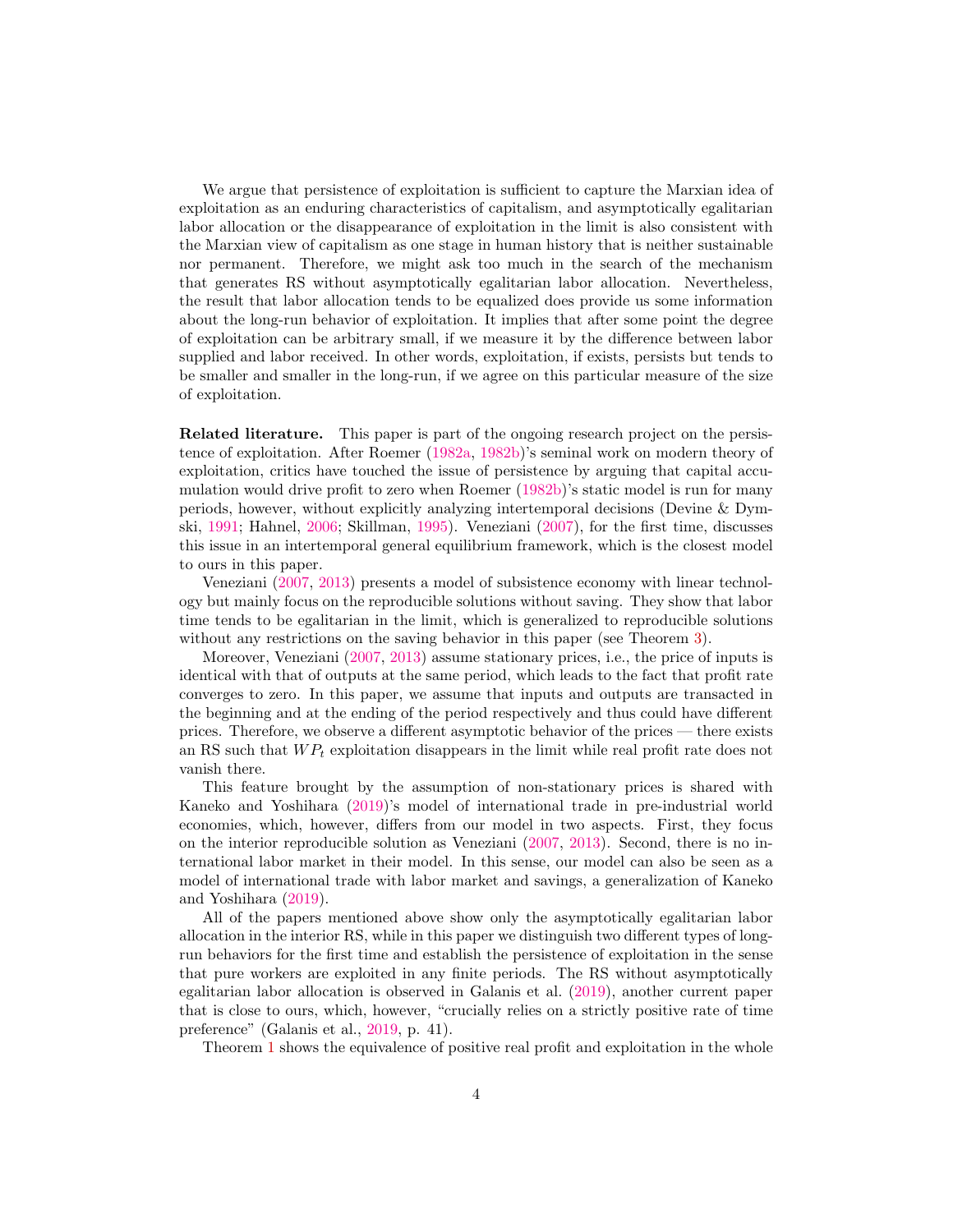life, and the correspondence of exploitation within-period and class status, and thus relates this paper to the literature on the relationship among exploitation, profit and class structure (Morishima, [1974;](#page-22-15) Roemer, [1982a;](#page-22-10) Veneziani & Yoshihara, [2015;](#page-23-0) Yoshihara & Kaneko, [2016\)](#page-23-5). Also, our discussion on the use of  $WL$  exploitation and  $WP<sub>t</sub>$  exploitation is relevant to the long-lasting efforts to find an appropriate definition of exploitation (Ferguson & Steiner, [2018;](#page-22-16) Yoshihara, [2017;](#page-23-6) Yoshihara & Veneziani, [2018\)](#page-23-7).

## 2 Reproducible Solution

**Economic Environment.** Suppose that there are  $N$  identical producers living for T periods, denoted by N with the genetic element  $\nu$ , requiring for subsistence a vector  $b \in \mathbb{R}_+^n$  in each period. They have the same knowledge of a certain Leontief input–output technology  $(A, L)$  with the following assumption<sup>[1](#page-5-0)</sup>.

<span id="page-5-2"></span>Assumption 1. The nonnegative matrix A is productive, indecomposable and labor is indispensable. That is, for the matrix  $A \geq 0$ ,

- (i) ∃ $x \ge 0$ ,  $x Ax \ge 0$ ;
- (ii)  $\forall i, j, \exists t, (A)_{ij}^t > 0$ ; and
- (iii)  $L > 0$ .

Let the initial endowment be  $\Omega = (\omega_1^1, \dots, \omega_1^N)$  and denote the economy environment by  $\mathcal{E}(\Omega) = \langle \mathcal{N}, A, L, b, \Omega \rangle$ . If the total endowment is just sufficient to reproduce, i.e.,

$$
\sum_{\nu \in \mathcal{N}} \omega_1^{\nu} = \overline{\omega} \equiv A(I - A)^{-1}(Nb)
$$

denote the initial endowment by  $\overline{\Omega}$  and thus the economy  $\mathcal{E}(\overline{\Omega})$ .



<span id="page-5-1"></span>Figure 1: The time structure of the economy.

Time Structure. We assume that (i) production takes time, (ii) wage is paid *post* factum, and (iii) non-stationary price, i.e., prices of inputs and that of outputs may differ. Specifically, as shown in Figure [1,](#page-5-1) define period  $t$  be the time interval starting from time  $t-1$  to time t, i.e.,  $[t-1, t]$ . Let  $x_t^{\nu}$  be the activity level of self-operated production,

<span id="page-5-0"></span><sup>&</sup>lt;sup>1</sup>For  $a, b \in \mathbb{R}$ , we use  $\geq$  and  $\leq$  to denote the weak inequality. For  $a = (a_1, \ldots, a_n)$ ,  $b = (b_1, \ldots, b_n)$ ,  $a \geq b$  means  $a_i \geq b_i$  for all  $i; a \geq b$  means  $a \geq b$  and  $a \neq b; a > b$  means  $a_i > b_i$  for all  $i$ .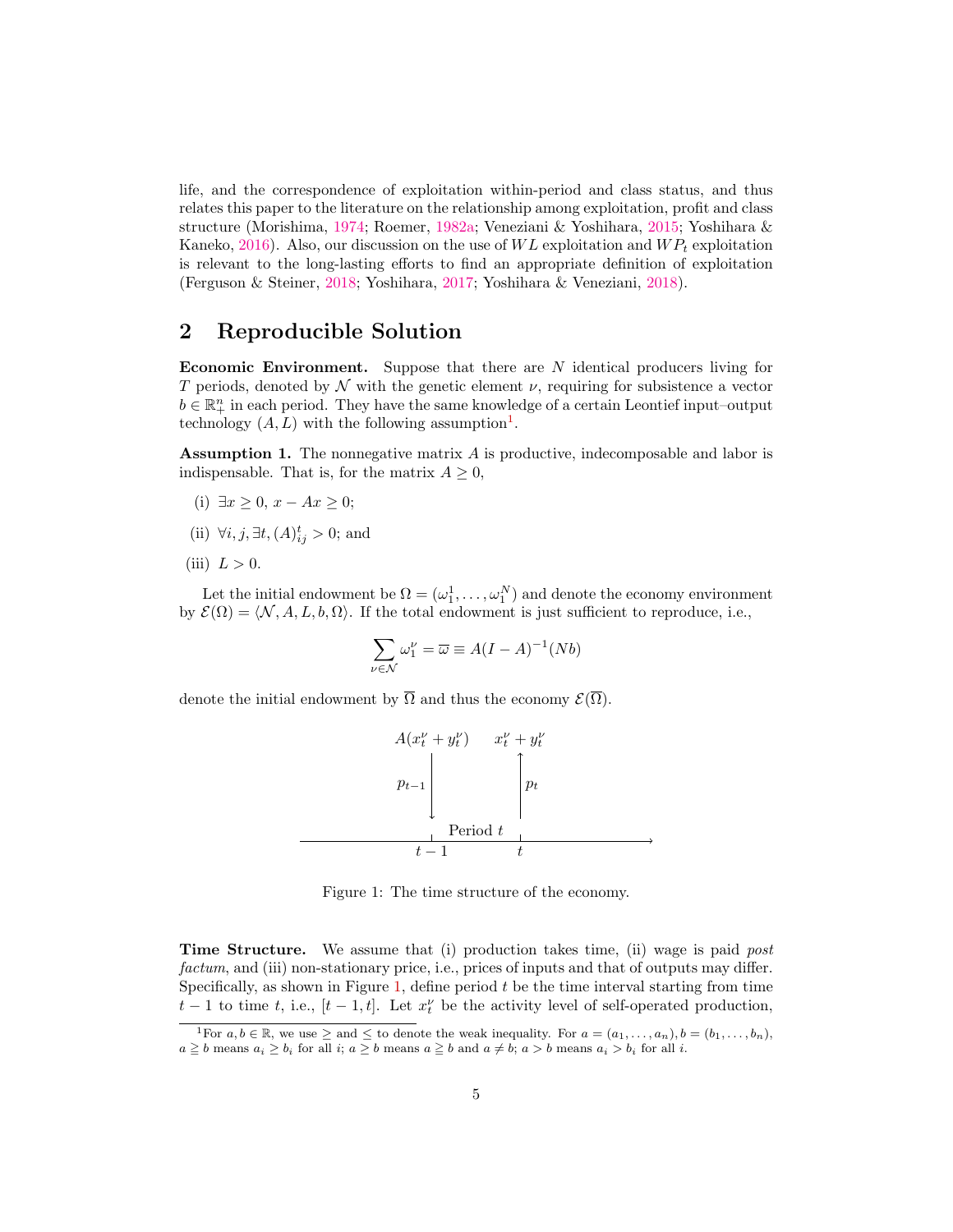and  $y_t^{\nu}$  the activity level that  $\nu$  hires others to operate during period t. First, we assume that it takes one period to produce. In other words, means of production  $A(x_t + y_t)$  is inputted at time  $t-1$ , the beginning of period t, and outputs  $x_t + y_t$  will be generated at time t, the end of period t. Second, wages  $w_t$  are paid at time t, though labor is inputted at time  $t-1$ . Finally, let  $p_t$  be the prices at time t, then the prices of outputs  $p_t$  could be different from that of inputs  $p_{t-1}$ .

The first assumption that production takes time is a conventional assumption in classical economics. It is one of the key assumptions that bring about positive profit rate in equilibrium with constant-return-to-scale technology, in contrast with zero profit in neoclassical model (e.g., Roemer, [1981,](#page-22-17) pp.81-86).

Secondly, the assumption that wage is paid post factum is usually adopted in Sraffian tradition following Sraffa [\(1960\)](#page-22-18), while in Marxian tradition, wage is typically assumed to be advanced at the beginning of the period. However, the choice between these two assumptions has no essential impact on the results because it is equivalent for the agent to pay w at the beginning or  $(1+\pi)w$  and the end where  $\pi$  is the profit rate (e.g., Bidard, [2004,](#page-22-19) p.39; Abraham-Frois & Berrebi, [1997,](#page-22-20) p. 55).

Finally, although the assumption of stationary prices, i.e., prices of inputs and that of outputs are the same, is conventional in relevant literature (e.g. Galanis et al., [2019;](#page-22-0) Roemer, [1982a;](#page-22-10) Veneziani, [2007\)](#page-22-9), we do not adopt here for two reasons. First, it is natural to have non-stationary prices in the intertemporal setting. Outputs generated in this period is used as inputs in the next and thus the sell of outputs in period  $t$  and the purchase of inputs in  $t + 1$  are just two sides of the same coin and thus should have the same prices. Then for the production in period  $t$ , the prices of inputs (same as the prices of outputs in the previous period) could be different from that of outputs (same as the prices of inputs in the next period). Second, allowing non-stationary prices would make a substantial difference in the possible trajectory of the prices as shown in Lemma [4.2](#page-18-0) and Kaneko and Yoshihara [\(2019\)](#page-22-1).

**The Programming Problem.** Let the price vector be  $(p, w) = \{p_{t-1}, w_t\}_{t=1}^T$ , and the agent v's lifetime plan  $\xi^{\nu} = (x^{\nu}, y^{\nu}, z^{\nu}, \delta^{\nu}, \omega^{\nu})$  where  $x^{\nu} = \{x^{\nu}_t\}_{t=1}^{T}$  is the lifetime plan of activity levels operated by herself,  $y^{\nu} = \{y_t^{\nu}\}_{t=1}^T$  the plan of activity levels that *ν* hires others to operate,  $z^{\nu} = \{z_t^{\nu}\}_{t=1}^T$  the plan of labor supply,  $\delta^{\nu} = \{\delta_t^{\nu}\}_{t=1}^T$  the plan of speculation which is purchased at the beginning and sold at the end of each period, and  $\omega^{\nu} = {\{\omega_t^{\nu}\}}_{t=2}^{T+1}$  the plan of endowments. Let  $\Lambda_t^{\nu} = Lx_t^{\nu} + z_t^{\nu}$  be v's total labor time at period t. The agent is assumed to choose  $\xi^{\nu}$  to solve the following minimization programming problem [\(MP\)](#page-6-0),

<span id="page-6-1"></span><span id="page-6-0"></span>
$$
\begin{aligned}\n\min \quad &\Lambda^{\nu} = \sum_{t=1}^{T} \Lambda_{t}^{\nu} \\
\text{s.t.} \quad & p_{t}(x_{t}^{\nu} + \delta_{t}^{\nu}) + (p_{t} - w_{t}L)y_{t}^{\nu} + w_{t}z_{t}^{\nu} \geq p_{t}b + p_{t}\omega_{t+1}^{\nu} \\
& p_{t-1}A(x_{t}^{\nu} + y_{t}^{\nu}) + p_{t-1}\delta_{t}^{\nu} \leq p_{t-1}\omega_{t}^{\nu} \\
& Lx_{t}^{\nu} + z_{t}^{\nu} \leq 1 \\
& \omega_{T+1}^{\nu} \geq \omega_{1}^{\nu} \\
& x_{t}^{\nu}, y_{t}^{\nu}, \omega_{t}^{\nu} \geq 0, z_{t}^{\nu} \geq 0\n\end{aligned} \tag{MP}
$$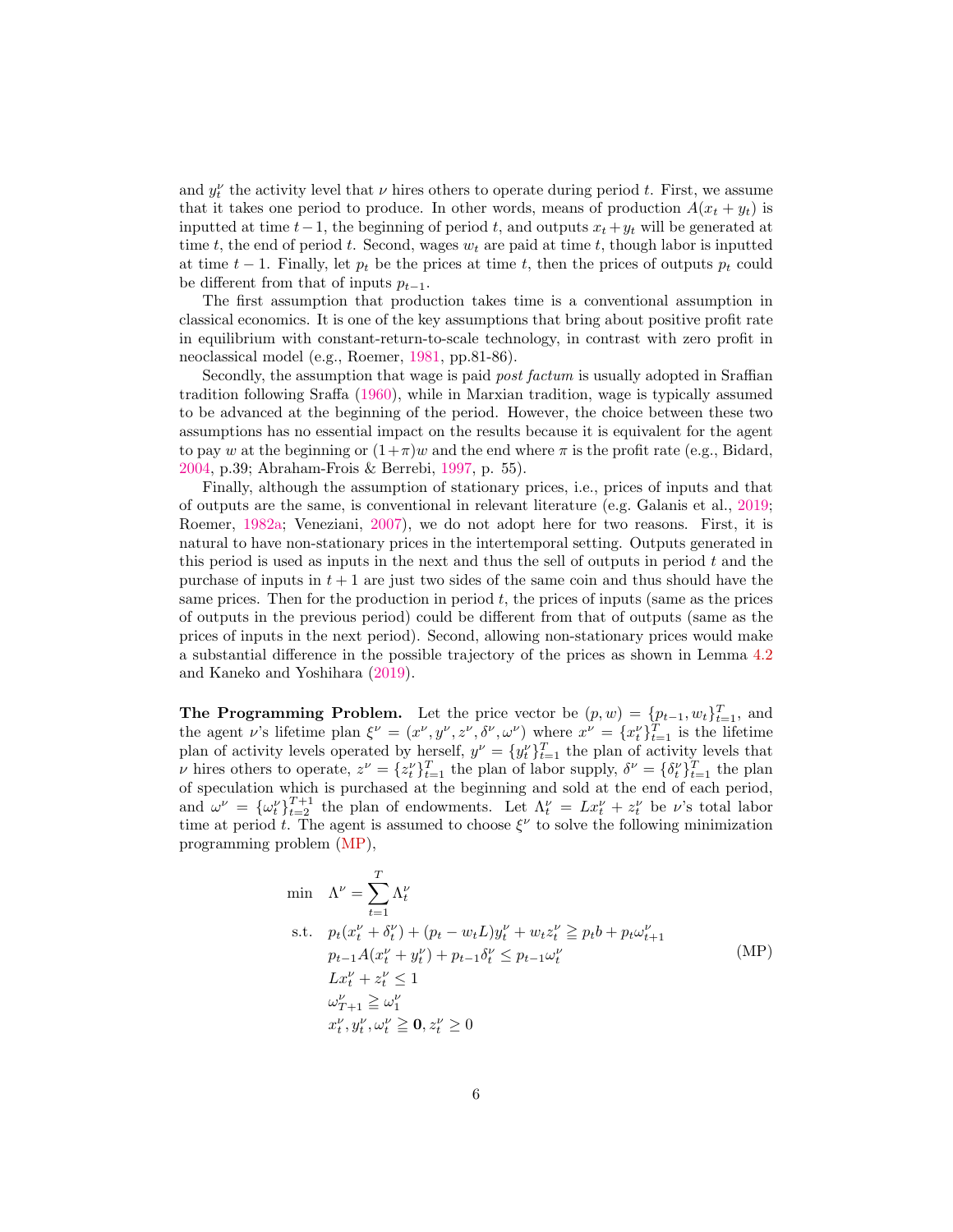In other words, the agent  $\nu$  is assumed to minimize the undiscounted labor time subject to the constraint that (1) total revenue is sufficient to purchase the consumption goods and the stock of materials for the next period; (2) the investment plan in both production and speculation must be affordable in each period; (3) total labor performed in each period cannot go beyond the physical limit which is normalize to one; and (4) she should pass the resources to the next generation at least as much as she inherited.

Two things to be noted about the objective function. First, to minimize labor time is equivalent to maximize utility representing the so-called leisure preference, i.e.,

$$
u_t^{\nu}(c,\Lambda_t^{\nu})=1-\Lambda_t^{\nu}
$$

where  $c \geq b$  is the consumption vector, and  $\Lambda_t^{\nu} \in [0,1]$  the labor supply. That is, the agent prefers to enjoy as much leisure time as possible after securing the subsistence goods b. With the leisure preference, the economy is sometimes referred to the "subsistence economy"(Roemer, [1982a;](#page-22-10) Veneziani, [2007\)](#page-22-9), or following Kaneko and Yoshihara [\(2019\)](#page-22-1) "the pre-industrial economy" since such preference was ubiquitous in the pre-industrial society by eighteenth-century, in which well-paid male workers took time off when they could (e.g., Cunningham, [1980,](#page-22-3) [2014\)](#page-22-4).

The idea of a regular working week is further challenged by the issue that so exercised contemporary commentators, the habit for workers to work only for as many hours or days as were necessary to keep them at a standard of living to which they were accustomed. They worked the full day and the full week only when wages were low and prices high. Rather than responding to the incentive of high wages by working harder and longer, they did exactly the opposite. In short, they were addicted to idleness. (Cunningham, [2014,](#page-22-4) p. 41)

Moreover, the total labor time is aggregated without discount factor, with which it is easy to have positive real profit rate and thus persistent exploitation as shown in Galanis et al. [\(2019\)](#page-22-0). However, for our purpose to examine the persistent exploitation as a objective feature of capitalism from the viewpoint of historical materialism, it is not sufficient to show persistent exploitation brought from subjective discount factor. Therefore, it is appropriate to assume no discount factor here.

Denote the set of solutions by  $\mathcal{A}^{\nu}(p,w)$ . Then  $\mathcal{A}^{\nu}(p,w)$  is not a singleton since there are multiple solutions to this problem in general. First, it is equivalent for the agent to operate herself on the one hand and to hire others to operate and supply her labor on the market on the other hand. Indeed, for any  $\xi^{\nu} = (x^{\nu}, y^{\nu}, z^{\nu}, \delta^{\nu}, \omega^{\nu}) \in \mathcal{A}^{\nu}(p, w)$ , we have

$$
\overline{\xi}^{\nu} = (0, x^{\nu} + y^{\nu}, z^{\nu} + Lx^{\nu}, \delta^{\nu}, \omega^{\nu}) \in \mathcal{A}^{\nu}(p, w)
$$
\n(1)

where  $x^{\nu} + y^{\nu} = \{x_t^{\nu} + y_t^{\nu}\}_{t=1}^T$ ,  $z^{\nu} + Lx^{\nu} = \{z_t^{\nu} + Lx_t^{\nu}\}_{t=1}^T$ . Second, the agent could choose to seize the day or to work hard and save for the future. Actually, the agent could have different optimal saving paths associate with the equilibrium prices, as we can see later (Lemma [3.4\)](#page-13-0).

**Reproducible Solution.** Let  $x_t = \sum_{\nu} x_t^{\nu}$  and similar notation with  $y_t$ ,  $z_t$ ,  $\delta_t$  and  $\omega_t$ , we define the reproducible solution (RS) as follows.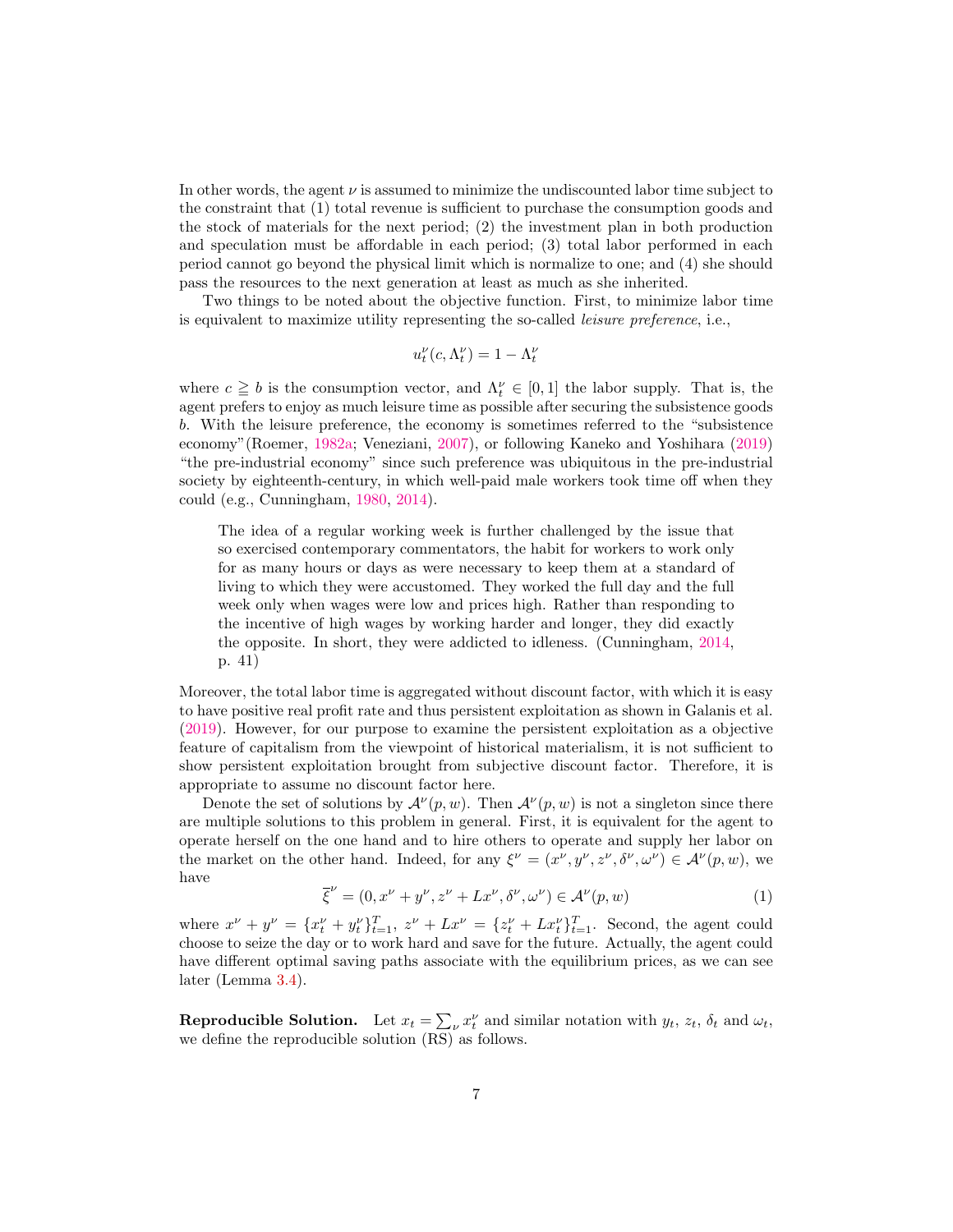<span id="page-8-1"></span>**Definition 1.** A price vectors  $(p, w)$  and the associated lifetime plan  $\Xi = (\xi^1, \ldots, \xi^N)$ is a reproducible solution (RS) for the economy  $\mathcal{E}(\Omega)$  if:

- (i)  $\xi^{\nu} \in A^{\nu}(p, w), \forall \nu$
- (ii)  $x_t + y_t + \delta_t \geq Nb + \omega_{t+1}, \forall t$
- (iii)  $A(x_t + y_t) + \delta_t \leq \omega_t, \forall t$
- (iv)  $Ly_t = z_t, \forall t$
- (v)  $\omega_{T+1} \geq \omega_1$ .

Condition (i) means that the economy activities must be consistent with the labor time minimization, (ii) is the condition of reproducibility of the economy as a whole, (iii) means that the investments in both production and speculation should not exceed the endowment at aggregate level, (iv) is the equilibrium condition in labor market, and finally (v) means that the physical endowment for the next generation should not be less than the initial endowment in this generation, which is implied by the constraint of the minimization program.

In this paper, we discuss the persistent exploitation in RS in general without any ad hoc assumption on the saving behavior. However, we also consider the interior RS defined below as a special case, since it is the main focus of the existing literature(e.g., Kaneko & Yoshihara, [2019;](#page-22-1) Veneziani, [2007\)](#page-22-9).

<span id="page-8-2"></span>**Definition 2.** An interior RS (IRS) for  $\mathcal{E}(\Omega)$  is an RS such that

$$
p_t A(x_t^{\nu} + y_t^{\nu}) + p_t \delta_t^{\nu} = p_t \omega_{t+1}^{\nu}, \forall \nu, \forall t
$$

In other words, if the wealth at the end of the period,  $p_t \omega_{t+1}^{\nu}$ , is just sufficient to maintain the investments (both in production and speculation),  $\hat{A}(x_t^{\nu} + y_t^{\nu}) + \delta_t^{\nu}$ , we say there is no saving and called such a reproducible solution an interior RS.

In the rest of this section, we provide some properties of the reproducible solutions. For example, it is easy to see that if an RS exists, then there are multiple RSs. Indeed, for any RS  $\{(p, w), \Xi\}$ , we have  $\{(p, w), \overline{\Xi}\}$  is an RS, where  $\overline{\Xi} = (\overline{\xi}^1, \ldots, \overline{\xi}^N)$  and  $\overline{\xi}^{\nu}$  is defined by [\(1\)](#page-6-1).

To avoid uninteresting technicalities, we focus on those solutions with wealth maximization (WM) such that if the agent  $\nu$  supply zero labor at equilibrium she could choose the path that maximizes the wealth, stated as an assumption below<sup>[2](#page-8-0)</sup>.

**Assumption 2** (WM). Let  $\{(p, w), \Xi\}$  be an RS for  $\mathcal{E}(\overline{\Omega})$ . If there exists  $\nu \in \mathcal{N}$  such that  $\Lambda^{\nu} = 0$ , then  $\nu$  chooses  $y^{\nu}$  and  $\delta^{\nu}$  to maximize wealth  $p_T \omega_{T+1}^{\nu}$ .

Moreover, from now on we will only consider the economy  $\mathcal{E}(\overline{\Omega})$  with initial endowment  $\overline{\omega}$ . Recall that  $\overline{\omega} = A(I - A)^{-1}(Nb)$  is the minimal endowment to produce Nb as net output. Therefore it is impossible to accumulate for the economy as a whole as shown in Lemma [2.1](#page-9-0) below. In other words, this assumption implies 'simple reproduction', which is consistent with the behavior assumption on labor time minimization

<span id="page-8-0"></span><sup>2</sup>This assumption plays a similar role as the "nonbenevolent capitalist" assumption (NBC) in Roemer [\(1982a,](#page-22-10) [1988\)](#page-22-21), Veneziani [\(2007\)](#page-22-9). It is not strong in our study of persistent exploitation, since when T is large no one can supply zero labor at RS, as we can see later in Lemma [3.4.](#page-13-0)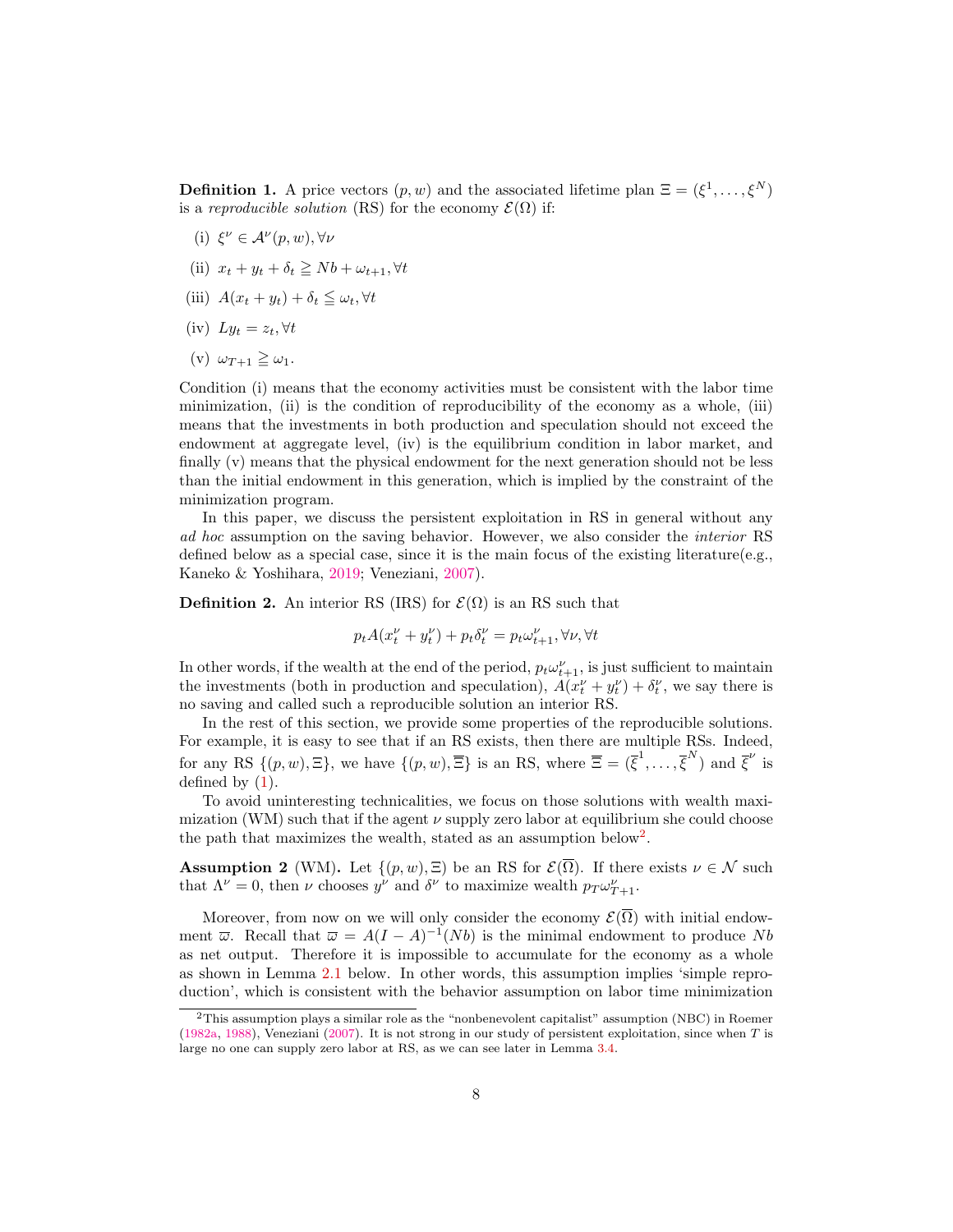or the leisure preference. Indeed, given any initial endowment greater than  $\overline{\omega}$ , it can be shown that the social stock of material inputs would reduce to  $\bar{\omega}$  in the long-run. Therefore, we focus on  $\mathcal{E}(\overline{\Omega})$  without loss of generality.

<span id="page-9-0"></span>**Lemma 2.1.** Let  $\{(p, w), \Xi\}$  be an RS for  $\mathcal{E}(\overline{\Omega})$ . Then  $\omega_t = \overline{\omega}$  for any t. Furthermore,  $\omega_{T+1}^{\nu} = \omega_1^{\nu}$  for all  $\nu \in \mathcal{N}$ .

 $\Box$ 

 $\Box$ 

Proof. See Appendix [A.](#page-23-8)

By fixing the end points  $\omega_{T+1}^{\nu}$ , Lemma [2.1](#page-9-0) provides the *transversality conditions* of the optimal problem  $(MP)^3$  $(MP)^3$  $(MP)^3$ . Moreover, with the fixed aggregate stock of material inputs  $\overline{\omega}$  in each period, it can be shown that the aggregate production activity  $x_t + y_t$  to generate Nb as net outputs must use up all the stock of material inputs  $\overline{\omega}$  in production and therefore no speculation,  $\delta_t = 0$ , as summarized in the following proposition.

<span id="page-9-2"></span>**Proposition 1.** Let  $\{(p, w), \Xi\}$  be an RS for  $\mathcal{E}(\overline{\Omega})$ . Define the value vector by  $v =$  $L(I - A)^{-1}$ . Then

- (1)  $\delta_t = 0, \forall t$
- (2)  $x_t + y_t = Nb + \overline{\omega}, \forall t$
- (3)  $A(x_t + y_t) = \overline{\omega}, \forall t$
- (4)  $\sum_{\nu=1}^{N} \Lambda_t^{\nu} = vNb, \forall t$
- (5)  $\sum_{\nu=1}^{N} \Lambda^{\nu} = vTNb.$

*Proof.* By Lemma [2.1,](#page-9-0) we have  $\omega_t = \overline{\omega}, \forall t$ . Together with (ii) and (iii) in Definition [1,](#page-8-1) we have

$$
x_t + y_t + \delta_t \ge Nb + \overline{\omega}
$$

$$
A(x_t + y_t) + \delta_t \le \overline{\omega}
$$

then  $x_t + y_t \ge (I - A)^{-1}Nb$  and thus  $A(x_t + y_t) \ge \overline{\omega}$ , which establishes (1) and (3). Suppose (2) does not hold, then we have

$$
A(x_t + y_t) > A(Nb + \overline{\omega}) = \overline{\omega}
$$

contradicted with (3). Therefore, (2) holds. Then, we have  $x_t + y_t = Nb + \overline{\omega} = (I (A)^{-1}Nb$ . Then

$$
\sum_{\nu} \Lambda_t^{\nu} = \sum_{\nu} (Lx_t + z_t) = \sum_{\nu} L(x_t + y_t) = L(I - A)^{-1}Nb = vNb
$$

For (5), by  $\Lambda^{\nu} = \sum_{t=1}^{T} \Lambda_t^{\nu}$ , we have

$$
\sum_{\nu=1}^{N} \Lambda^{\nu} = \sum_{t=1}^{T} \sum_{\nu} \Lambda_t^{\nu} = vTNb
$$

<span id="page-9-1"></span><sup>&</sup>lt;sup>3</sup>The Euler equations, which provides information on the price system, will be derived in Lemma [3.3](#page-12-0) after we establish the uniform rate of profit.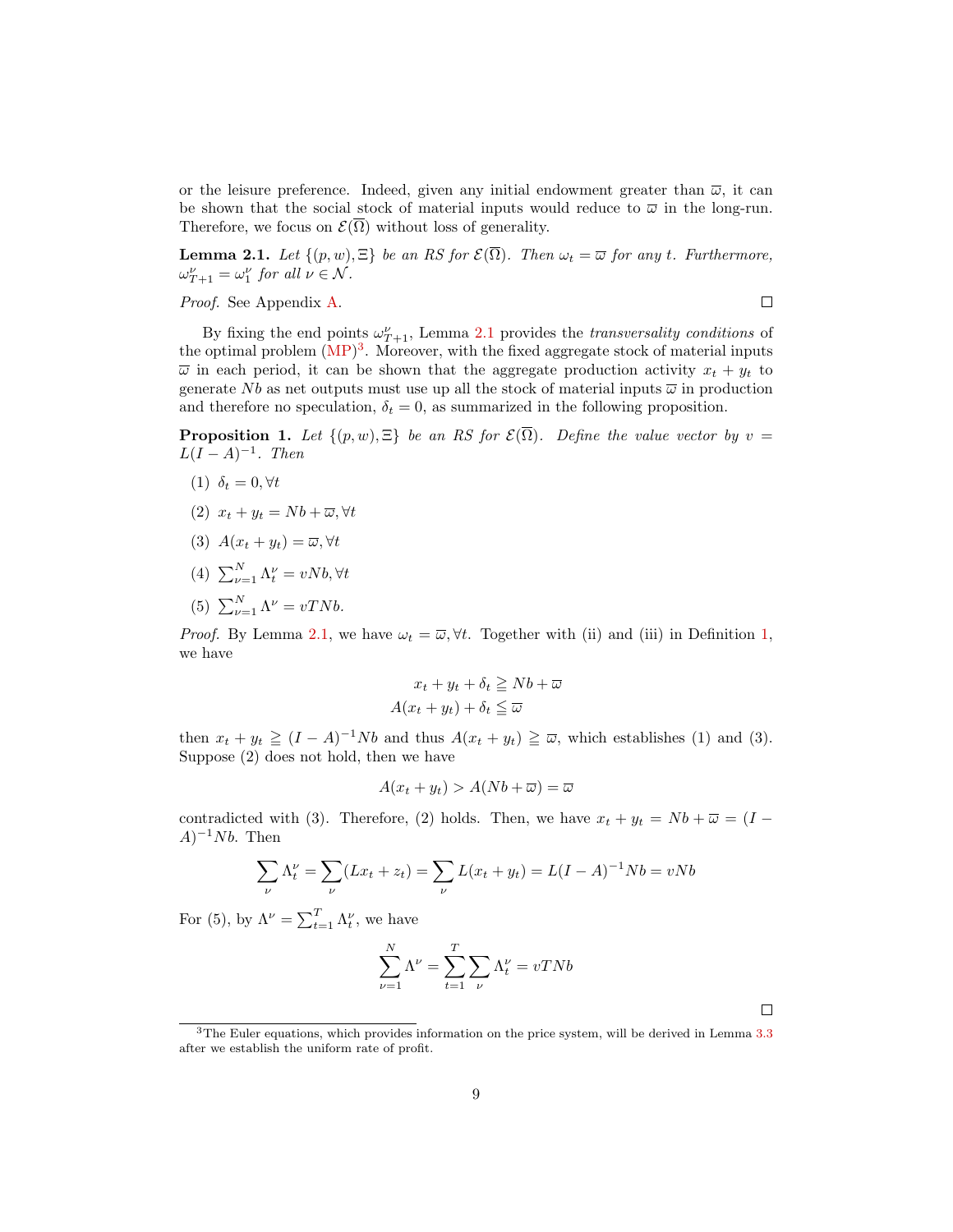Proposition [1](#page-9-2) gives the aggregate properties of RS guaranteed by the restrictions imposed by reproduction of the economy as a whole. From (2) we can see that all commodities are produced at RS. Then together with the equilibrium condition in the labor market, we can conclude that wage and price must be positive. Moreover, to be consistent with these aggregate properties, the individual capital and reproducible constraints must be binding.

<span id="page-10-0"></span>**Corollary 2.1.** Let  $\{(p, w), \Xi\}$  be an RS for  $\mathcal{E}(\overline{\Omega})$  with WM. Then  $w_t > 0$  and  $p_t > 0$ .

Proof. See Appendix [A.](#page-23-8)

<span id="page-10-2"></span>Corollary 2.2. Let  $\{(p, w), \Xi\}$  be an RS for  $\mathcal{E}(\overline{\Omega})$  with WM. Then

(1) The capital constraint is binding, i.e.,

$$
p_{t-1}A(x_t^{\nu}+y_t^{\nu})=p_{t-1}\omega_t^{\nu}, \forall \nu, \forall t
$$

 $\Box$ 

(2) The reproducibility constraint is binding, i.e.,

$$
p_t x_t^{\nu} + (p_t - w_t L) y_t^{\nu} + w_t z_t^{\nu} = p_t b + p_t \omega_{t+1}^{\nu}, \forall \nu, \forall t
$$

Proof. Both are established by the (2) and (3) of Proposition [1](#page-9-2) and the positivity of price from Corollary [2.1.](#page-10-0)  $\Box$ 

### 3 Exploitation

Exploitation as Unequal Exchange of Labor. We define exploitation as the unequal exchange of labor (henceforth, UEL exploitation), i.e., an agent is said to be exploited if and only if the amount of labor she receives is less than that she contributes in production. In our setting with linear technology, the amount of labor one receives in each period via consumption goods  $b$  is well-defined as the labor value,  $vb$ , and thus the amount of labor one receives in the whole life is  $vTb$ . Then we have the following definition.

<span id="page-10-1"></span>**Definition 3.** Let  $\{(p, w), \Xi\}$  be an RS for  $\mathcal{E}(\overline{\Omega})$ . We say in the whole life  $(WL)$ 

 $\nu$  is exploited  $\Leftrightarrow \Lambda^{\nu} > vTb$ ,  $\nu$  is exploiting  $\Leftrightarrow \Lambda^{\nu} < vTb$ 

and within period  $t$   $(W P_t)$ ,

```
\nu is exploited \Leftrightarrow \Lambda_t^{\nu} > vb, \nu is exploiting \Leftrightarrow \Lambda_t^{\nu} < vb
```
Definition [3](#page-10-1) generalizes the standard Okishio [\(1963\)](#page-22-7)–Morishima [\(1973\)](#page-22-8) form of UEL exploitation in subsistence economies with linear technology to the intertemporal framework. As mentioned in Section [1,](#page-2-0) the concept of UEL exploitation is well generalized in a broad class of economies (Veneziani & Yoshihara, [2015;](#page-23-0) Yoshihara, [2010\)](#page-23-2). Although there are many alternative forms of UEL exploitation in general economies, as discussed in Veneziani and Yoshihara [\(2015,](#page-23-0) [2017b\)](#page-23-1), Yoshihara [\(2010,](#page-23-2) [2017\)](#page-23-6), Yoshihara and Veneziani [\(2018\)](#page-23-7), all forms are reduced to Definition [3](#page-10-1) in subsistence economies with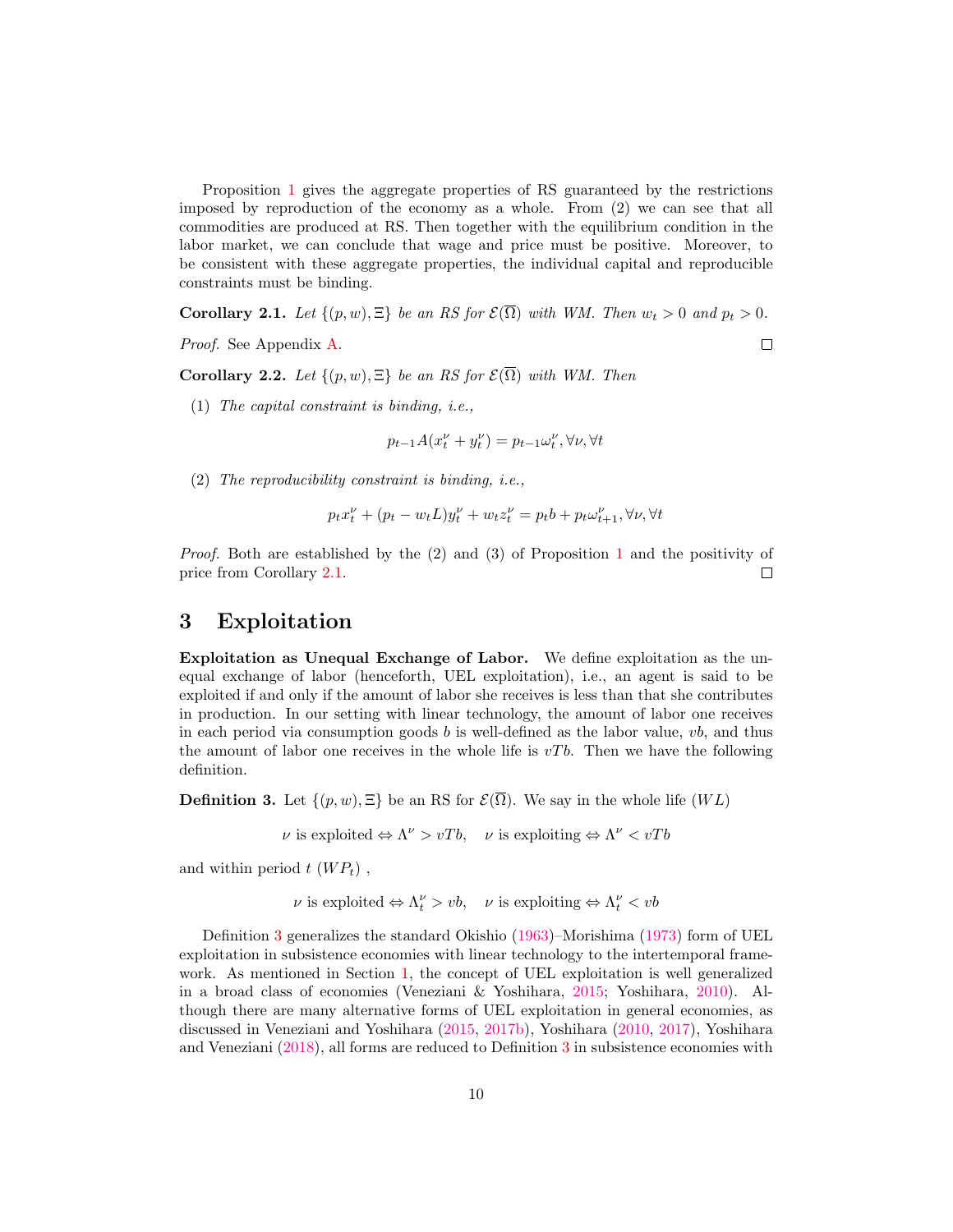linear technology. Therefore, our definition here is appropriate regardless of what is the best form in general.

Moreover, the concept of UEL exploitation is of great normative relevance as discussed in Section [1.](#page-2-0) In this paper, we will focus on its implications with respect to profits and class structure in capitalism. Before that, we shall first discuss what positive profit means in our setting with non-stationary prices, and characterizes the prices system at RS.

Possibility of Positive Real Profits. Using the fact that all commodities are produced at RS, the following lemma first establishes the uniform rate of profit.

<span id="page-11-2"></span>**Lemma 3.1.** Let  $\{(p, w), \Xi\}$  be an RS for  $\mathcal{E}(\overline{\Omega})$ . Assume WM. Then for any t there exist  $\pi_t$  such that

<span id="page-11-0"></span>
$$
p_t = (1 + \pi_t)p_{t-1}A + w_tL
$$
\n(2)

Proof. See Appendix [A.](#page-23-8)

Moreover, to be consistent with no speculations at RS,  $\delta_t = 0$ , as shown in Proposition [1,](#page-9-2) the profit rate should be large sufficient to induce the agents to invest on production rather than speculations. Therefore, the real profit rate should be nonnegative, i.e.,

<span id="page-11-1"></span>
$$
(1 + \pi_t)p_{t-1} \geqq p_t, \forall t \tag{3}
$$

otherwise the agent would speculate to save labor. However, since we assume nonstationary prices, the nominal rate of profit  $\pi_t$  can be negative. Indeed, in the case with deflation,  $p_t$  <  $p_{t-1}$ , even with some negative profit rate the agent would prefer productive investments to speculations. Nevertheless, the nominal profit rate has a lower bound since prices are positive by Corollary [2.1.](#page-10-0) The reasoning above is presented formally in the following lemma which characterizes the relationship between prices and profit rates at RS and defines the possibility of positive real profits (PPRP).

<span id="page-11-3"></span>**Lemma 3.2.** Let  $\{(p, w), \Xi\}$  be an RS for  $\mathcal{E}(\overline{\Omega})$  with WM. Then

- (i)  $(1 + \pi_t)p_{t-1} \geq p_t$  and  $p_t \geq w_tv, \forall t$ .
- (ii)  $(1 + \pi_t)p_{t-1} \geq p_t \Rightarrow p_t > w_tv$ . In this case, we say there is a possibility of positive real profits (PPRP).
- (iii)  $\pi_t + 1 > 0, \forall t$ .

Proof. See Appendix [A.](#page-23-8)

So far we derive the uniform profit rate [\(2\)](#page-11-0) and nonnegative real profit rate [\(3\)](#page-11-1) by considering the agent's investment decisions within each period. The choice among alternative sectors helps to establish the uniform rate of profit (Lemma [3.1\)](#page-11-2), and the trade off between productive and speculative investments leads to the nonnegative real profit rate (Lemma [3.2\)](#page-11-3). Both are common features shared with the static models (e.g., Roemer, [1982a\)](#page-22-10). Contrarily, equation [\(4\)](#page-12-1) in the following lemma is established by considering the agent's intertemporal trade-offs in the allocation of labor along the life.

 $\Box$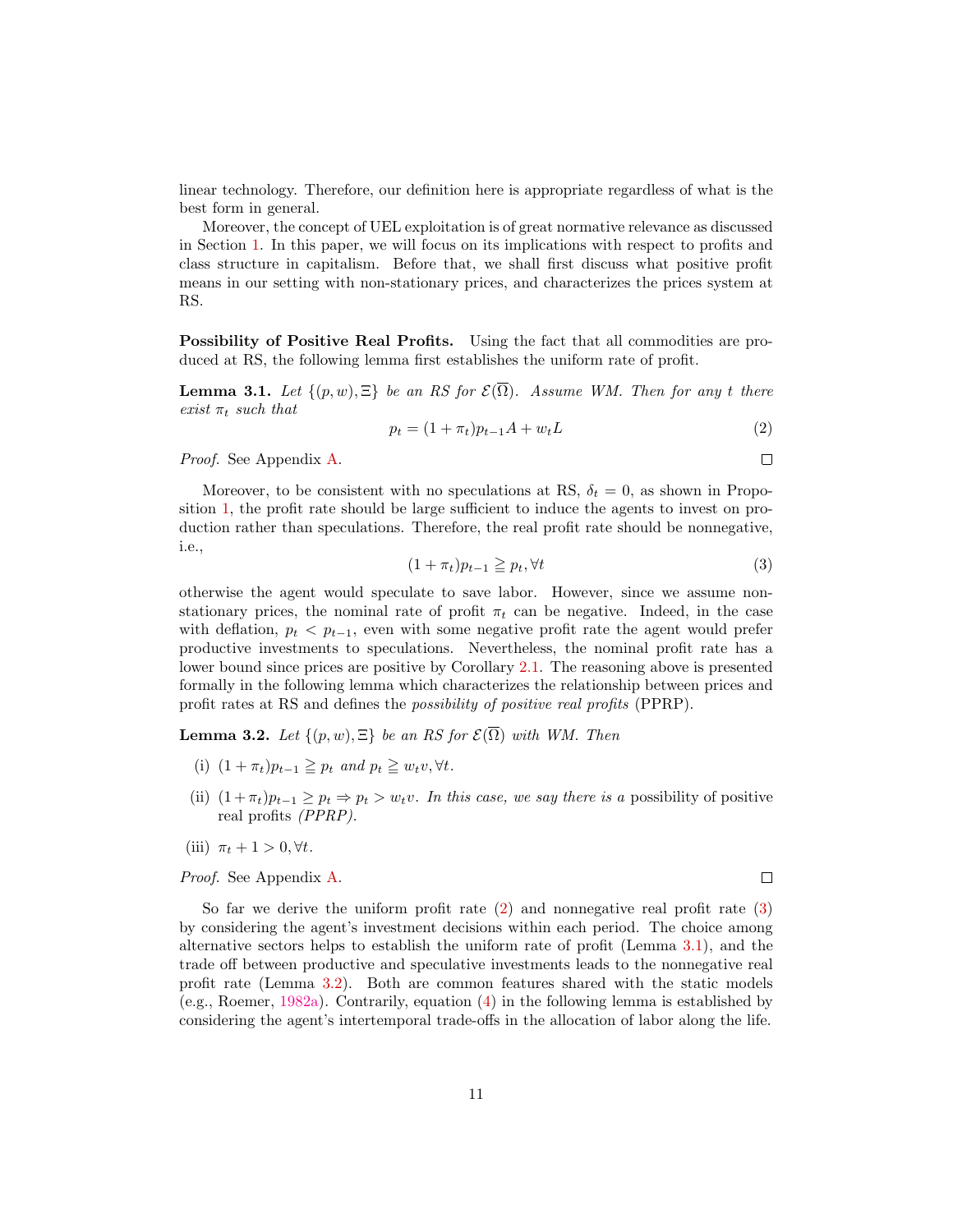<span id="page-12-0"></span>**Lemma 3.3.** Let  $\{(p, w), \Xi\}$  be an RS for  $\mathcal{E}(\overline{\Omega})$  with WM. Then

<span id="page-12-1"></span>
$$
w_{t+1} = (1 + \pi_{t+1})w_t, \forall t \tag{4}
$$

Proof. See Appendix [A.](#page-23-8)

Equation  $(4)$  is the Euler equations for [MP,](#page-6-0) derived from the standard perturbation method. By rearranging, we have

<span id="page-12-2"></span>
$$
\frac{1}{w_t} = \frac{1 + \pi_{t+1}}{w_{t+1}}, \forall t
$$
\n(5)

To see the intuition, consider a deviation whereby the producer works more in period  $t$ to earn one more dollar, which she invests and earns a return  $(1 + \pi_{t+1})$  and hence can work less next period. To be optimal at RS, this marginal deviation should lead to the same labor time. Indeed, the left hand side of equation [\(5\)](#page-12-2) is the amount of extra labor to earn one more dollar in period  $t$ , while the right hand side is the amount of labor saved in next period thanks to the return  $(1 + \pi_{t+1})$ .

Note that this specific information provided by Lemma [3.3](#page-12-0) on the sequence of wages is the product of labor minimization. Because of the leisure preference, wages are involved in the intertemporal trade-offs as in Veneziani and Yoshihara [\(2017a,](#page-23-9) Lemma 2, p. 453) and Kaneko and Yoshihara [\(2019\)](#page-22-1), contrasted with the monotonic preference over consumption goods where wages do not appear in the Euler equations (See e.g. Lemma [C.1](#page-29-0) in Appendix [C](#page-28-0) and Galanis et al., [2019,](#page-22-0) Lemma 3, p. 37).

By Lemma [3.1](#page-11-2) and [3.3,](#page-12-0) the price system  $(p, w)$  for any possible reproducible solu-tions must satisfies [\(2\)](#page-11-0) and [\(4\)](#page-12-1), from which  $(p, w)$  can be determined recursively by the initial prices  $(p_0, w_1)$  and the sequence of nominal profit rate  $\{\pi_t\}$ . Moreover, with these characteristics of price system at RS, the following proposition shows that if there is possibility of positive real profit at the beginning then it is so in every period and vice versa.

<span id="page-12-3"></span>**Proposition 2.** Let  $\{(p, w), \Xi\}$  be any RS for  $\mathcal{E}(\overline{\Omega})$  with WM. Then

<span id="page-12-4"></span>
$$
(1 + \pi_1)p_0 - p_1 \ge 0 \Leftrightarrow (1 + \pi_t)p_{t-1} - p_t \ge 0 \quad \forall t
$$
 (6)

Proof. See Appendix [A.](#page-23-8)

Proposition [2](#page-12-3) shows that whether we have PPRP at each period is determined by the initial prices  $p_0$ ,  $\pi_1$  and  $w_1$ , since

$$
(1 + \pi_1)p_0 - p_1 \ge 0 \Leftrightarrow (1 + \pi_1)p_0(I - A) - w_1 L \ge 0.
$$

In other words, it is impossible to have PPRP in some periods but no PPRP at others. Therefore, we can say there is PPRP or not at an RS with no ambiguity.

Exploitation, PPRP and Class. One of the main purposes of this paper is to examine the relationship between exploitation, capitalist profits and class status in the intertemporal framework with non-stationary prices and no ad hoc assumption on savings. Specifically, we will focus on the following principles that are well-established in static framework.

 $\Box$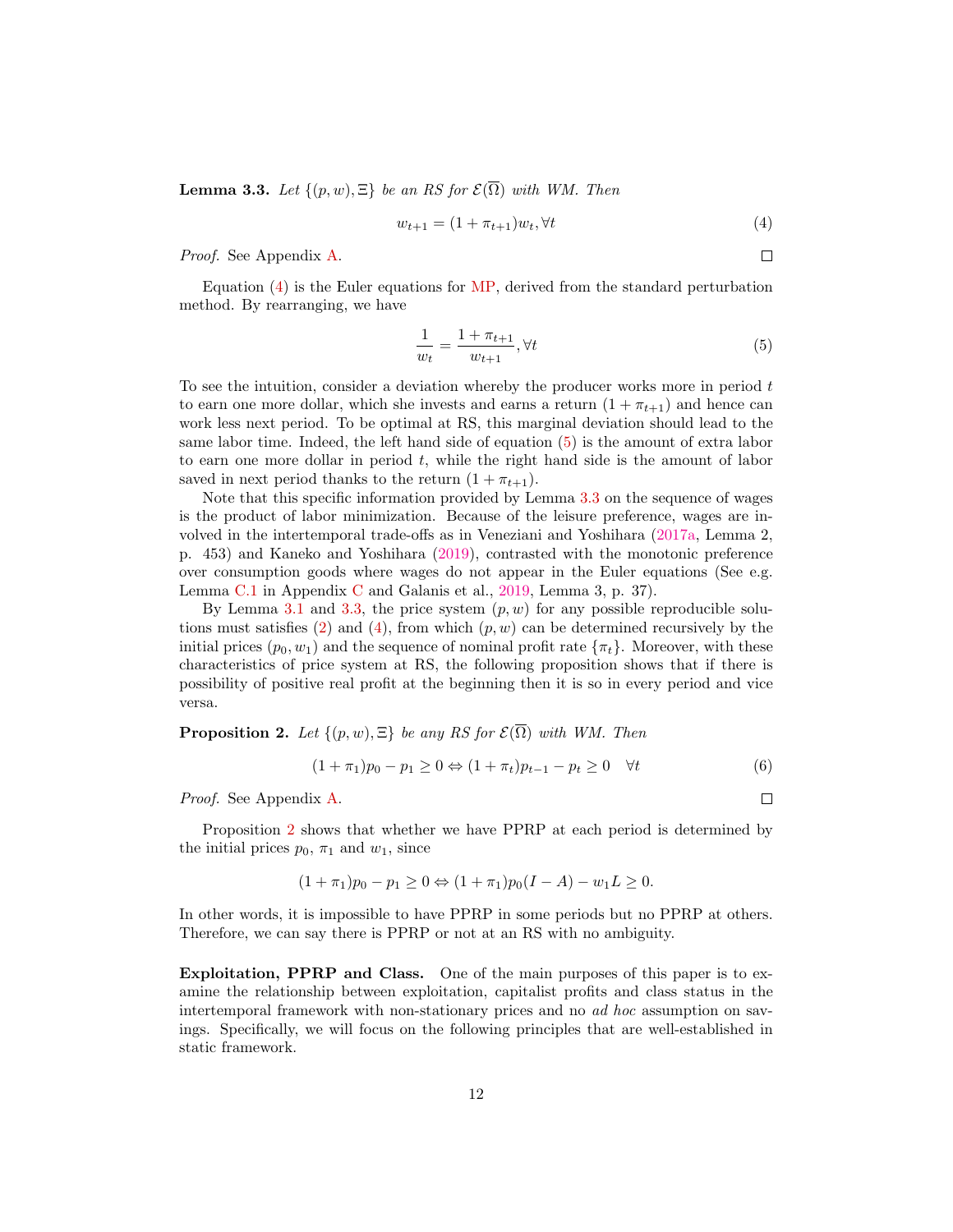First, as an indicator of the overall economy, UEL exploitation is equivalent to positive profit rate in inegalitarian capitalist economy. This is the so-called Fundamental Marxian Theorem (FMT) originally developed by Okishio [\(1963\)](#page-22-7), capturing the Marxian perception of capitalism as an exploitative system. Second, exploitation status corresponds to the class membership in the sense that pure workers are exploited while capitalists are exploiters, as summarized in the Class-Exploitation Correspondence Principle (CECP) proposed by Roemer [\(1982b\)](#page-22-11). The third principle is the so-called Profit-Exploitation Correspondence Principle (PECP) proposed by Veneziani and Yoshihara [\(2015\)](#page-23-0). It captures the idea that in any economic equilibrium, positive profits imply that each propertyless worker is exploited and vice versa. This principle differs in two aspects from FMT: (i) with positive total profits, PECP requires each propertyless worker is exploited while FMT just implies that the working class is exploited as a whole; (ii) zero profit implies no exploitation based on **FMT** but not so according to  $PECP<sup>4</sup>$  $PECP<sup>4</sup>$  $PECP<sup>4</sup>$ .

There have been a lot of discussions on the robustness of these three principles in general economic environments, and all except PECP are problematic (Yoshihara, [2017\)](#page-23-6). However, all of the three principles are well-established with linear technology in static framework<sup>[5](#page-13-2)</sup>. In this section, we will examine them in the intertemporal framework with non-stationary prices and no ad hoc assumption on saving behaviors.

From the individual binding constraints in Corollary [2.2,](#page-10-2) we can see that within each period the agent should work to earn sufficient wage revenue to cover the gap between the total expenditure  $p_t b + p_t \omega_{t+1}^{\nu}$  and the property income  $(1 + \pi_t) p_{t-1} \omega_t^{\nu}$ . Then using the characterizations of the prices system, we have the labor time as shown in the following lemma.

<span id="page-13-0"></span>**Lemma 3.4.** Let  $\{(p, w), \Xi\}$  be an RS for  $\mathcal{E}(\overline{\Omega})$  with WM. Then

(1) The labor time within period t is

$$
\Lambda_t^{\nu}=\frac{p_tb+p_t\omega_{t+1}^{\nu}-(1+\pi_t)p_{t-1}\omega_t^{\nu}}{w_t},\forall t,\forall \nu
$$

(2) The labor time in the whole life

$$
\Lambda^{\nu} = \sum_{t=1}^{T} \frac{p_t b}{w_t} - \frac{(1+\pi_1) p_0 \omega_1^{\nu}}{w_1} + \frac{p_T \omega_{T+1}^{\nu}}{w_T}
$$

Proof. See Appendix [A.](#page-23-8)

Note that  $\omega_{T+1}^{\nu} = \omega_1^{\nu}$  by Lemma [2.1](#page-9-0) therefore the total labor time  $\Lambda^{\nu}$  is invariant with respect to the saving behaviors, i.e., the choice of  $\{\omega_t^{\nu}\}_{t=1}^T$ . Moreover, in the economy  $\mathcal{E}(\overline{\Omega})$ , RSs with the different prices system could have different distributions of total labor time  $(\Lambda^{\nu})_{\nu \in \mathcal{N}}$ , even with the same initial distribution of physical endowments  $\overline{\Omega}$ . This is because different price systems could lead to different distributions of wealth. Finally, compare the RSs with the same prices  $(p, w)$  and thus the same total labor time, the agent's saving behavior would influence the labor time within each period. In other

<span id="page-13-2"></span><span id="page-13-1"></span><sup>4</sup>See Veneziani and Yoshihara [\(2015,](#page-23-0) [2017b\)](#page-23-1), Yoshihara [\(2017\)](#page-23-6) for detailed discussions.

<sup>&</sup>lt;sup>5</sup>In recent literature, these principles are also generalized into various intertemporal settings without saving (Veneziani, [2007;](#page-22-9) Yoshihara & Kaneko, [2016\)](#page-23-5).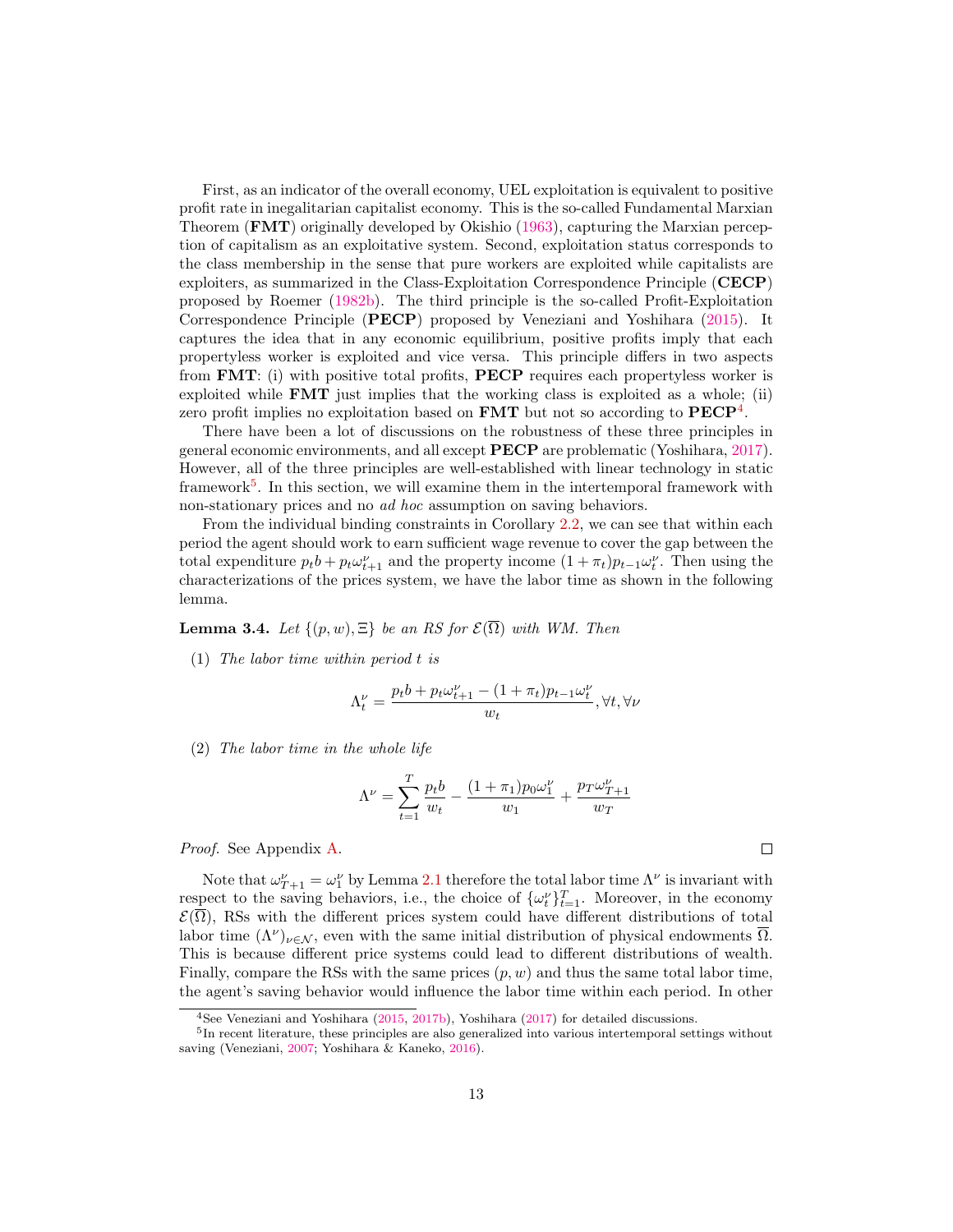words,  $\Lambda^{\nu}$  is fixed once the price system  $(p, w)$  and the initial endowment  $\omega_1^{\nu}$  are given, while the choice among different paths of  $\omega_t^{\nu}$  determines her intertemporal allocation of labor time  $\{\Lambda_t^{\nu}\}_{t=1}^T$ .

<span id="page-14-0"></span>**Theorem 1.** Let  $\{(p, w), \Xi\}$  be an RS for  $\mathcal{E}(\overline{\Omega})$  with WM. Denote the set of propertyless agent at period t by  $\mathcal{W}_t \equiv \{ \nu \in \mathcal{N} \mid \omega_t^{\nu} = 0 \}.$  Then

- (i)  $\forall \nu \in \mathcal{W}_1$ ,  $(1 + \pi_1)p_0 \geq p_1 \Rightarrow \Lambda^{\nu} > vTb$ .
- (ii)  $\forall \nu \in \mathcal{W}_t$ ,  $(1 + \pi_t)p_{t-1} \geq p_t \Rightarrow \Lambda_t^{\nu} > vb, \forall t$ .
- (iii)  $\forall \nu \in \mathcal{N}, (1 + \pi_1)p_0 = p_1 \Rightarrow \Lambda^{\nu} = vTb$
- (iv) If  $\{(p, w), \Xi\}$  is an IRS, then  $(1 + \pi_t)p_{t-1} = p_t \Rightarrow \Lambda_t^{\nu} = vb, \forall t, \forall \nu$

Proof. See Appendix [A.](#page-23-8)

Theorem [1](#page-14-0) is one of the main results in our paper. First, (i) and (iii) together establish the **FMT** with respect to  $WL$  exploitation. That is,  $WL$  exploitation exists if and only if PPRP, for the economy with  $\mathcal{W}_1 \neq \emptyset$ . Indeed, we have **PECP** as well each  $\nu \in \mathcal{W}_1$  is WL exploited if and only if PPRP. Second, in terms of  $WP_t$  exploitation, we have both **FMT** and **PECP** for IRS from (ii) and (iv). Finally, (ii) means that pure workers are  $WP_t$  exploited and from the expression of labor time in Lemma [3.4](#page-13-0) it is easy to see that any pure capitalist must be exploiter within period  $t$ . Therefore, we have **CECP** for any RS in terms of  $WP_t$  exploitation. The above discussions are summarized in Table [1.](#page-14-1)

 $\Box$ 

<span id="page-14-1"></span>

|                     | Table 1: Exploitation, profit and class |               |      |  |  |
|---------------------|-----------------------------------------|---------------|------|--|--|
|                     |                                         | FMT CECP PECP |      |  |  |
| Exploitation $WP_t$ | IRS.                                    | $\checkmark$  | IRS. |  |  |
| Exploitation $WL$   |                                         |               |      |  |  |

Note that for RS in general (i) **FMT** and **PECP** do not hold with respect to  $WP_t$ exploitation since some producer may be exploited  $WP<sub>t</sub>$  even when there is no PPRP — one can work more in period  $t$  to save in the next if there is another one does the opposite; (ii) CECP fails in terms of  $WL$  exploitation because class membership may change along the life without changing the  $WL$  exploitation status — a  $WL$  exploited agent would be a capitalist in some period if she saves in the previous periods and there is other agent doing the opposite. Indeed, Example [1](#page-14-2) shows the existence of such RS with particular saving behaviors as counterexamples with the help of Theorem [2](#page-15-0) below. Example 1. For the economy  $\mathcal{E}(\overline{\Omega})$  with  $\mathcal{W}_1 \neq \emptyset$ , if there is an RS  $\{(p, w), \Xi\}$  with no

<span id="page-14-2"></span>PPRP, i.e.,  $p_0(1 + \pi_1) = p_1$ , then there exists an RS with the same price  $(p, w)$  such that exploitation exists within period  $t$  for some  $t$ .

Therefore, we can conclude that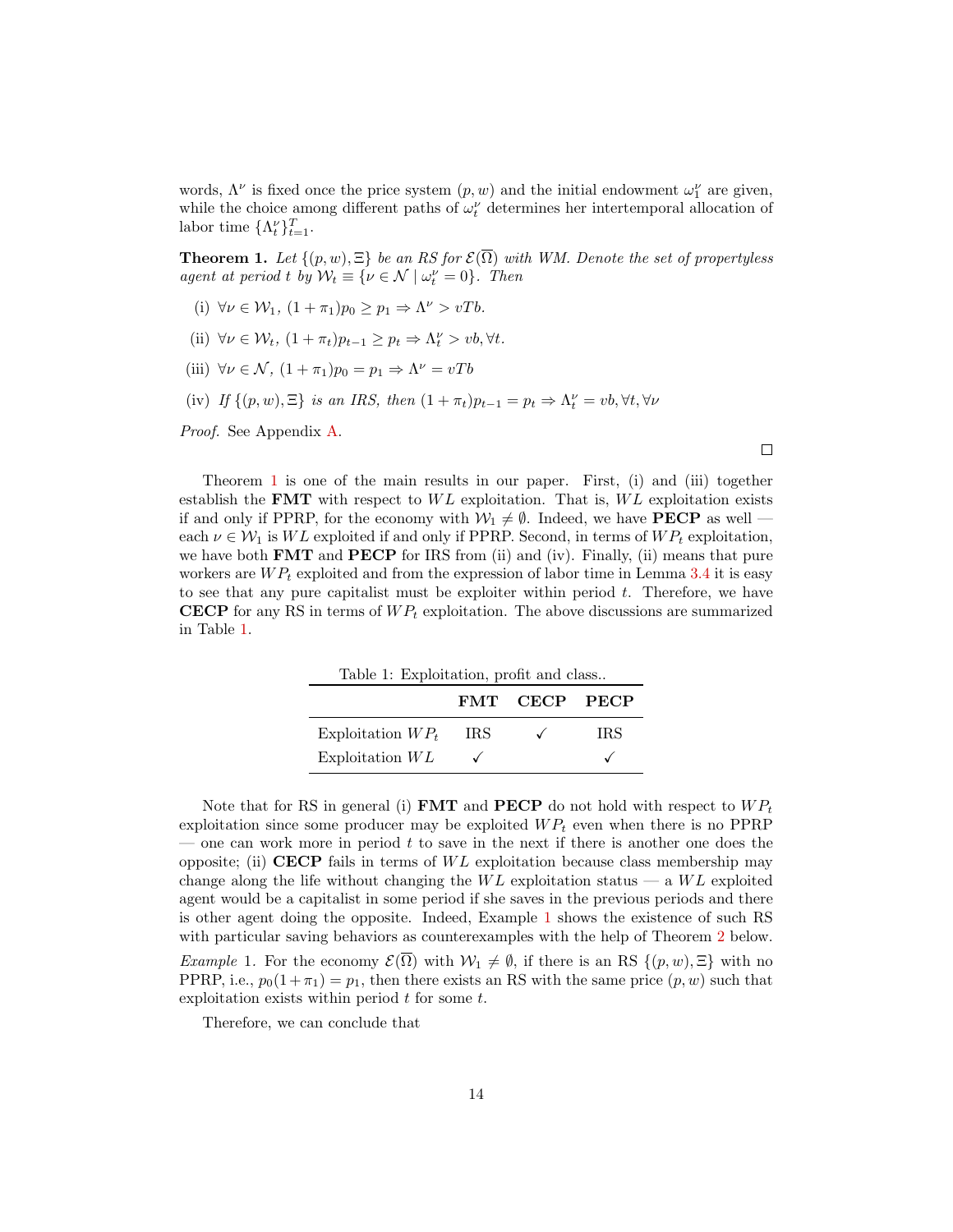- (1) for RS in general, it is appropriate to use the definition of  $WL$  exploitation to discuss the relationship between exploitation and positive profits, and  $WP<sub>t</sub>$  exploitation to discuss the relationship between exploitation status and class membership;
- (2) for IRS in particular,  $WP_t$  exploitation is meaningful for the discussions on the relationship among exploitation, profits and class, as established in the existing literature (e.g. Veneziani, [2007;](#page-22-9) Yoshihara & Kaneko, [2016\)](#page-23-5).

**Existence of RS.** Given any sequence of profit rate  $\pi = {\pi_t}_{t=1}^T$  such that  $\pi_t + 1 >$ 0,  $\forall t$ . For any initial prices  $(p_0, w_1)$ , let  $\mathbf{p}(p_0, w_1, \pi)$  be the sequence of prices obtained from

$$
w_t = (1 + \pi_t)w_{t-1} \tag{7a}
$$

$$
p_t = (1 + \pi_t)p_{t-1}A + w_tL
$$
\n(7b)

Let

$$
\Upsilon = \{ (Au^{\nu})_{\nu \in \mathcal{N}} \mid u^{\nu} \ge 0, \sum_{\nu} u^{\nu} = (I - A)^{-1}(Nb) \}
$$

and the set of initial endowment be

$$
\boldsymbol{\Delta}(p_0, w_1, \pi) \equiv \{(\omega_1^{\nu})_{\nu \in \mathcal{N}} \in \Upsilon \mid 0 \leq \Psi(\omega_1^{\nu}) \leq T, \forall \nu\}
$$

where

<span id="page-15-2"></span>
$$
\Psi(\omega_1^{\nu}) = \sum_{t=1}^{T} \frac{p_t b}{w_t} - \frac{(1+\pi_1)p_0 \omega_1^{\nu}}{w_1} + \frac{p_T \omega_1^{\nu}}{w_T}
$$
\n(8)

In the economy  $\mathcal{E}(\Omega)$  for any  $\Omega \in \Delta(p_0, w_1, \pi)$ , denote the set of labor supply of agent  $\nu$ by

$$
Z^{\nu}(p_0,w_1,\pi,\Omega)=\{z^{\nu}=\{z^{\nu}_t\}_{t=1,...,T} \mid \sum_t z^{\nu}_t=\Psi(\omega^{\nu}_1), 0 \leq z^{\nu}_t \leq 1\}
$$

and let

$$
Z(p_0, w_1, \pi, \Omega) \equiv \prod_{\nu \in \mathcal{N}} Z^{\nu}(p_0, w_1, \pi, \Omega).
$$

For any  $(z^{\nu}) \in Z(p_0, w_1, \pi, \Omega)$ , is there any RS with the path of labor time  $\Lambda_t^{\nu} = z_t^{\nu}$ ? The following proposition gives necessary and sufficient conditions. For any  $(z^{\nu}) \in Z$ , define wealth by

<span id="page-15-1"></span>
$$
W_{t+1}^{\nu} = w_t z_t^{\nu} + (1 + \pi_t) W_t^{\nu} - p_t b, \quad t = 1, \cdots, T - 1, \forall \nu
$$
 (9)

for all  $\nu \in \mathcal{N}$ .

<span id="page-15-0"></span>**Theorem 2.** Given  $(p_0, w_1, \pi)$  with  $p_0 \geq p_0 A + \frac{w_1}{1+\pi_1}L$ , the economy  $\mathcal{E}(\Omega)$  for any  $\Omega \in \Delta(p_0, w_1, \pi)$  has an RS with labor time  $(z^{\nu}) \in \overline{Z(p_0, w_1, \pi, \Omega)}$  if and only if

- (1)  $W_t^{\nu} \geq 0, \forall t, \forall \nu$
- (2)  $\sum_{\nu \in \mathcal{N}} W_t^{\nu} = p_{t-1} \overline{\omega}, \forall t$

where  $W_1^{\nu} = p_0 \omega_1^{\nu}$  and  $W_t^{\nu}$  defined by [\(9\)](#page-15-1).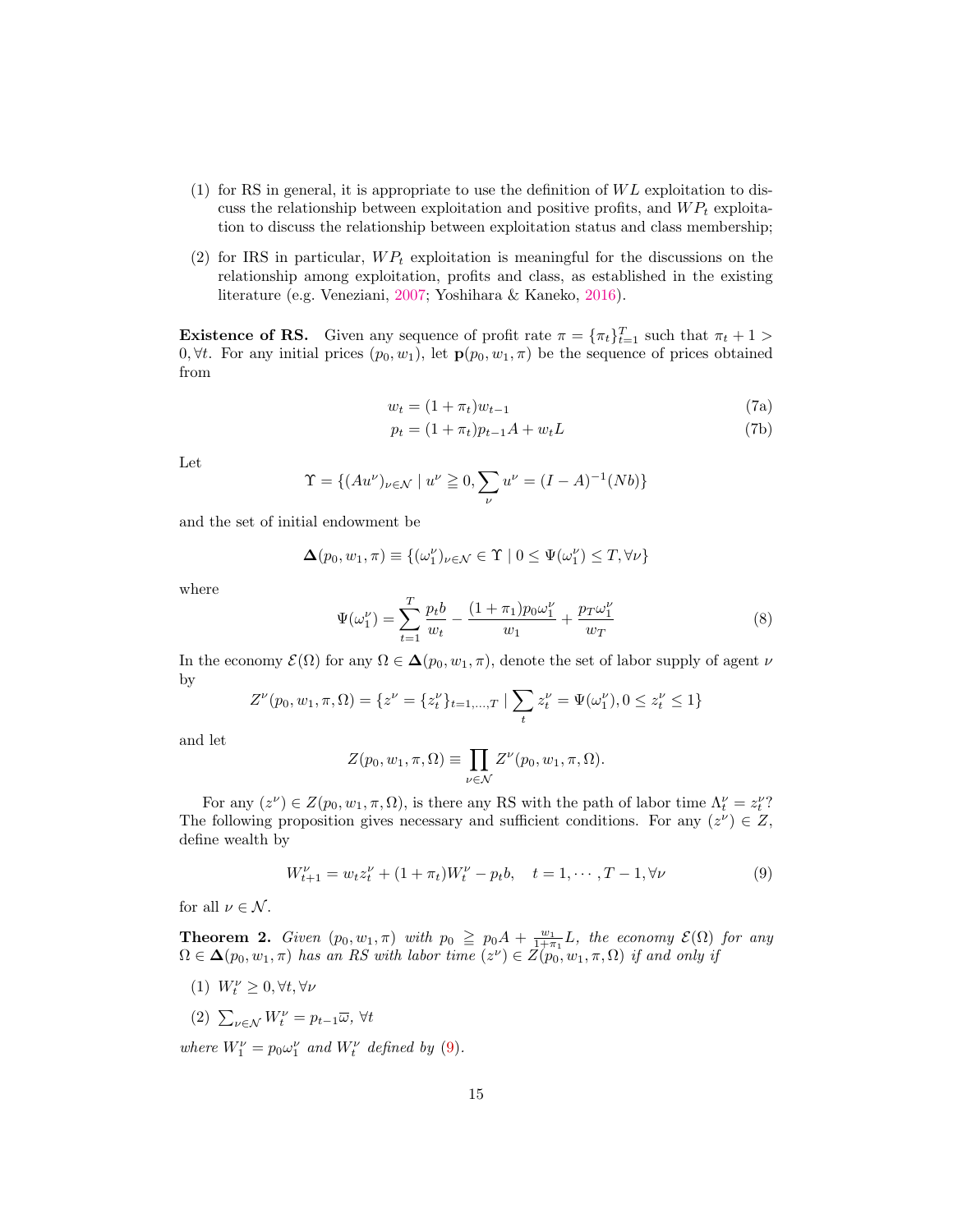*Proof.* ( $\Rightarrow$ ) If the eoconomy  $\mathcal{E}(\Omega)$  has an RS with  $\Lambda_t^{\nu} = z_t^{\nu}$ , then by Lemma [3.4,](#page-13-0) we have  $W_t^{\nu} = p_{t-1} \omega_t^{\nu}$  and thus (1) and (2) hold.

(←) If (1) and (2) hold, then define the profile  $\Xi(p_0, w_1, \pi, \Omega)$  with  $z^{\nu} \in Z^{\nu}$  by

<span id="page-16-0"></span>
$$
x_t^{\nu} = \delta_t^{\nu} = \mathbf{0}, \quad \forall t \forall \nu \tag{10a}
$$

 $\Box$ 

$$
\omega_{T+1}^{\nu} = \omega_1^{\nu} \text{ and } \omega_t^{\nu} = \frac{W_t^{\nu}}{p_{t-1}\overline{\omega}}\overline{\omega}, \quad t = 2, \cdots, T
$$
 (10b)

$$
y_1^{\nu} = u
$$
 and  $y_t^{\nu} = \frac{W_t^{\nu}}{p_{t-1}\overline{\omega}}(I-A)^{-1}(Nb)$ ,  $t = 2, \dots, T$  (10c)

where u is the vector assoicated with  $\Omega \in \Upsilon$  by the definition of  $\Upsilon$ . Then it can be checked that  $\{ \mathbf{p}(p_0, w_1, \pi), \Xi(p_0, w_1, \pi, \Omega) \}$  $\{ \mathbf{p}(p_0, w_1, \pi), \Xi(p_0, w_1, \pi, \Omega) \}$  $\{ \mathbf{p}(p_0, w_1, \pi), \Xi(p_0, w_1, \pi, \Omega) \}$  satisfies all the conditions in Defintion 1 (RS). Indeed, (ii) (iii) and (v) are straightforward since  $y_t = (I - A)^{-1}(Nb)$  and  $\omega_t = \overline{\omega}$  by [\(10\)](#page-16-0). For (i), it is obvious that the profile satisfies all the constraints in the minimization program [\(MP\)](#page-6-0), then by Lemma [3.4,](#page-13-0) the lifelong labor time  $\Psi(\omega_1^{\nu})$  equal to the minimum labor time, thus we have  $\xi^{\nu}(p_0, w_1, \pi, \Omega) \in \mathcal{A}^{\nu}(\mathbf{p}(p_0, w_1, \pi))$  for all  $\nu$ . Condition (iv) is obtained by the fact that  $z_t = v(Nb)$ , which is nontrivial and shown in the second part of Lemma [3.5](#page-1-0) below. П

**Lemma 3.5.** (1) Given  $\Psi(\omega_1^{\nu})$  defined in [\(8\)](#page-15-2), we have

$$
\sum_{\nu \in \mathcal{N}} \Psi(\omega_1^{\nu}) = v(TNb)
$$

([2](#page-15-0)) For any  $(z^{\nu}) \in Z(p_0, w_1, \pi, \Omega)$ , if the conditions in Theorem 2 hold, then we have

$$
\sum_{\nu \in \mathcal{N}} z_t^{\nu} = v(Nb), \quad \forall t
$$

Proof. See Appendix [A.](#page-23-8)

Theorem [2](#page-15-0) gives the conditions for a path of labor allocation  $(z^{\nu}) \in Z(p_0, w_1 \pi, \Omega)$  to be realized in the RS. Then the existence of RS can be shown by constructing a path of labor allocation satisfies these conditions. Indeed, as shown in Appendix [B,](#page-26-0) we first establish the existence of IRS without any strong restrictions (Theorem [B1\)](#page-26-1), and then construct a non-interior RS based on the IRS (Theorem [B2\)](#page-27-0).

### 4 Persistent Exploitation

Theorem [1](#page-14-0) shows the condition of the emergence of exploitation — pure workers are exploited if there is possibility of positive real profit. If this condition is met and exploitation emerges, will it disappear at some point or persist? To answer this question, we turn to the long-term behavior of RS to explore the exploitative status at any finite period and the labor allocation in the infinite limit with the help of the following definitions.

**Definition 4** (persistence). A time-related property  $P_t$  is said to be *persistent* if for any  $t > 0$ ,  $P_t$  holds.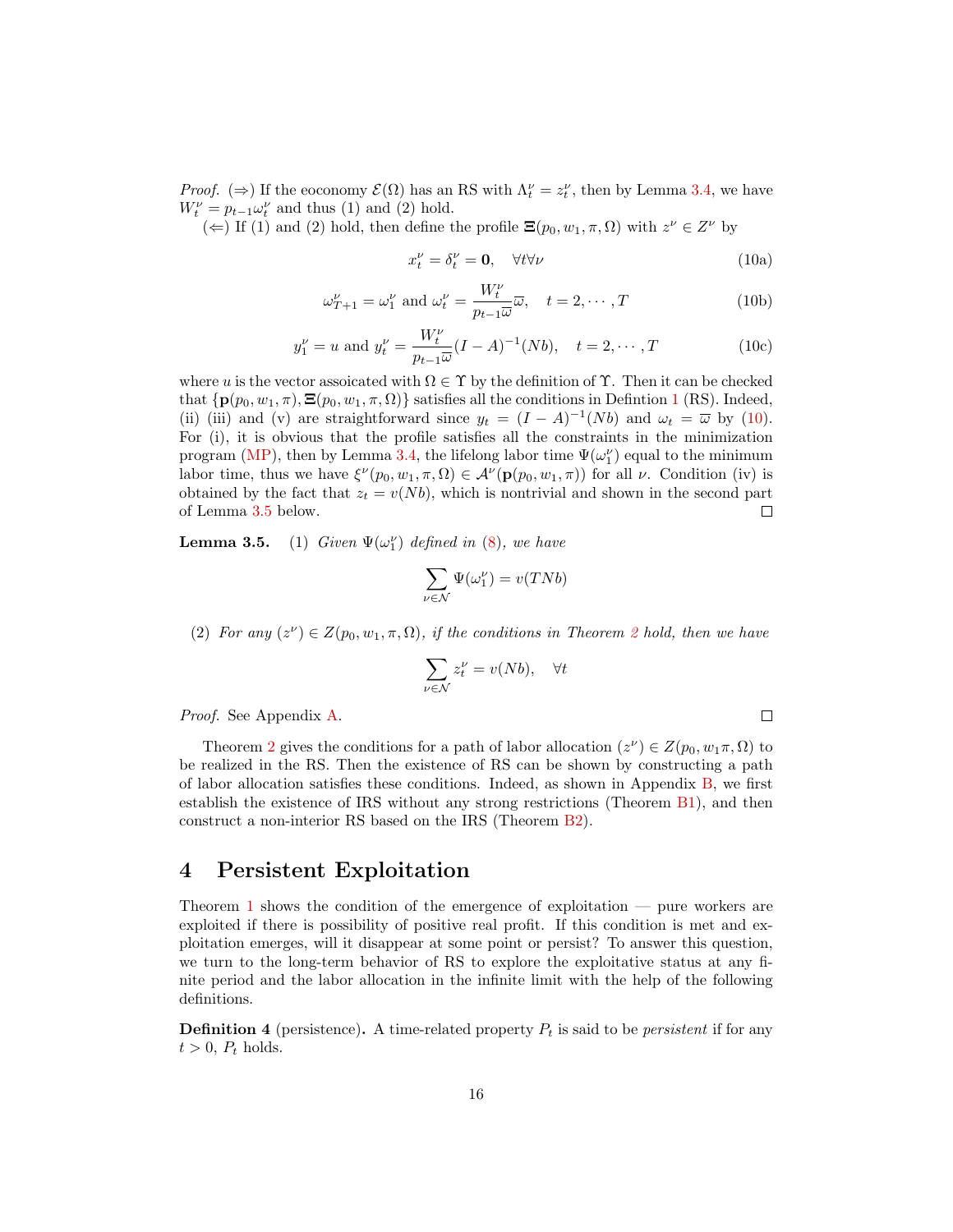Definition 5 (persistent exploitation). We say exploitation at an RS is persistent if  $WP_t$  exploitation exists for any t, i.e.,  $\forall t, \exists \nu \in \mathcal{N}, \Lambda_t^{\nu} > \nu b$ .

**Definition 6** (asymptotic equivalence). Two sequence  $u_t$  and  $v_t$  are asymptotically equivalent, denoted by  $u_t \sim v_t$ , if

$$
\lim_{t \to \infty} \frac{u_t}{v_t} = 1
$$

**Definition 7.** At an RS, we say the labor allocation  $(\Lambda_t^{\nu})$  is asymptotically egalitarian if the labor time for all agent are asymptotically equivalent for each other, i.e.,

$$
\forall \nu, \mu \in \mathcal{N}, \Lambda_t^{\nu} \sim \Lambda_t^{\mu}
$$

An RS is asymptotically egalitarian if labor allocation is asymptotically egalitarian.

Note that persistence characterizes the situation in any finite periods, while asymptotics is used to describe the limiting behavior. For example, for the sequence  $u_t = 1+1/t$ , the property  $u_t > 1$  is persistent since it holds for any  $t > 0$ , however, we have  $u_t$  converges to 1 and thus is asymptotically equivalent to the sequence  $v_t = 1$ . Similarly, it is possible that an RS is asymptotically egalitarian but with persistent exploitation by definition. Indeed, we will show that any RS is asymptotically egalitarian, while exploitation, if exists, is persistent. Specifically, if there is PPRP then pure workers are exploited  $\mathfrak{WP}_t$  for any t, even though labor time tends to be equalized in the limit. To establish this result, we will first provide some asymptotic properties of prices system at RS.

#### The Asymptotic Behavior of Prices.

<span id="page-17-0"></span>**Lemma 4.1.** Let  $\{(p, w), \Xi\}$  be an RS for  $\mathcal{E}(\overline{\Omega})$  with WM. Then the sequence  $(\frac{p_t}{w_t})$ decreasingly converge to the labor value v. That is

$$
\frac{p_t}{w_t} \downarrow v, \ \text{as} \ t \to \infty
$$

Proof. By Lemma [3.2](#page-11-3) and [3.3,](#page-12-0) we have

$$
\frac{p_t}{w_t} - \frac{p_{t+1}}{w_{t+1}} = \frac{(1 + \pi_{t+1})p_t - p_{t+1}}{w_t(1 + \pi_{t+1})} \ge 0
$$

Therefore, the sequence  $\{p_t/w_t\}$  is decreasing. Moreover, by Lemma [3.1](#page-11-2) and [3.3,](#page-12-0) we have

$$
w_t = \Pi_{\tau=2}^t (1 + \pi_\tau) w_1 = \Pi_{\tau=1}^t (1 + \pi_\tau) w_0
$$
  

$$
p_t = \Pi_{\tau=1}^t (1 + \pi_\tau) p_0 A^t + \Pi_{\tau=1}^t (1 + \pi_\tau) w_0 L \sum_{\tau=0}^{t-1} A^\tau
$$

where  $w_0 = w_1/(1 + \pi_1)$ . Then

$$
\frac{p_t}{w_t} = \frac{p_0}{w_0} A^t + L \sum_{\tau=0}^{t-1} A^{\tau} \to 0 + L(I - A)^{-1} = v, \quad t \to \infty
$$

since the Frobenius root  $\rho(A) < 1$  by the productiveness (Assumption [1\)](#page-5-2).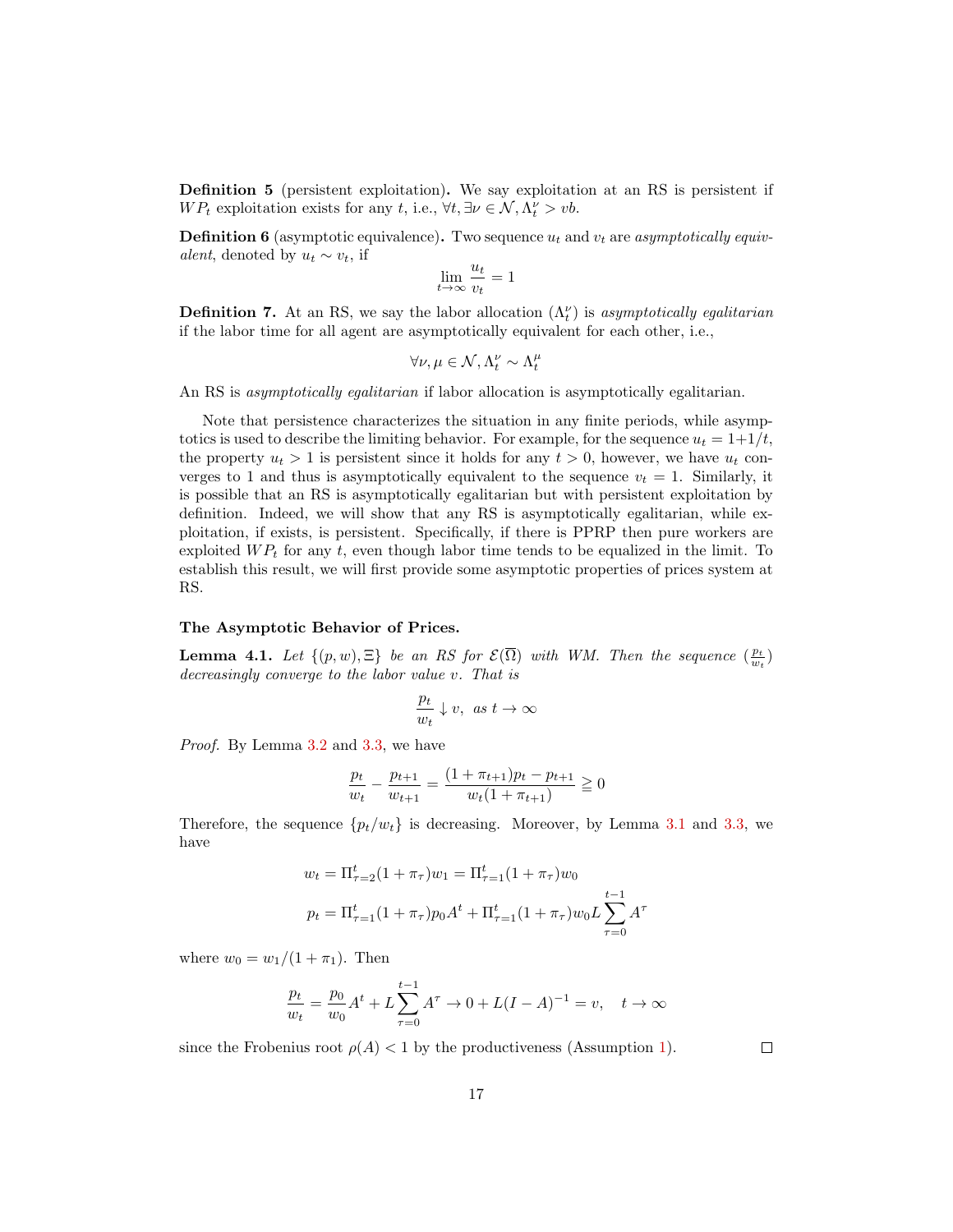<span id="page-18-0"></span>**Lemma 4.2.** Let  $\{(p, w), \Xi\}$  be an RS for  $\mathcal{E}(\overline{\Omega})$  with WM, and  $\pi_t$  be associated profit rate. Define  $R \equiv 1/\rho(A) - 1$  where  $\rho(A)$  is the Frobenius root of A.

- (i) If  $\limsup_{t\to\infty} \pi_t < R$ , then  $\lim_{t\to\infty} [(1+\pi_t)p_{t-1} p_t] = 0$ .
- (ii) If  $\liminf_{t\to\infty} \pi_t > R$ , then  $\liminf_{t\to\infty} [(1+\pi_t)p_{t-1} p_t]_i > 0$  for all i.

Proof. See Kaneko and Yoshihara [\(2019,](#page-22-1) Proposition 5).

Labor Allocation in the Limit. First, we examine labor allocation among agents in the limit in the special case with interior RS.

<span id="page-18-2"></span>**Proposition 3.** Let  $\{(p, w), \Xi\}$  be a IRS for  $\mathcal{E}(\overline{\Omega})$  with WM. Then

$$
\lim_{t\to\infty}\Lambda^\nu_t=vb, \forall \nu
$$

Proof. By Definition [2](#page-8-2) and Lemma [3.4,](#page-13-0) we have

$$
\Lambda_t^{\nu} = \frac{p_t b - [(1 + \pi_t)p_{t-1} - p_t]A(x_t^{\nu} + y_t^{\nu})}{w_t} \le \frac{p_t b}{w_t} \to vb, \text{ as } t \to \infty
$$

Then  $\forall \varepsilon > 0$ , let  $\varepsilon' = \varepsilon/(N-1)$ ,

$$
\exists T, \forall t > T, \frac{p_t b}{w_t} < vb + \varepsilon'
$$

and therefore,  $\Lambda_t^{\nu} < v b + \varepsilon' < v b + \varepsilon$  for all  $\nu$ . Since  $\sum_{\mu} \Lambda_t^{\mu} = v N b$  by Proposition [1,](#page-9-2) we have

$$
\Lambda_t^{\nu} = Nvb - \sum_{\mu \neq \nu} \Lambda_t^{\mu}
$$
  
>  $Nvb - \sum_{\mu \neq \nu} (vb + \varepsilon')$   
=  $Nvb - (N - 1)(vb + \varepsilon')$   
=  $vb - \varepsilon$ 

Thus we have  $vb - \varepsilon < \Lambda_t^{\nu} < vb + \varepsilon$  for all  $\varepsilon > 0$ . Then  $\lim_{t \to \infty} \Lambda_t^{\nu} = vb, \forall \nu$ .

 $\Box$ 

 $\Box$ 

Proposition [3](#page-18-2) is a replication of Veneziani [\(2007\)](#page-22-9)'s main conclusion with different time structure, and a generalization of Kaneko and Yoshihara [\(2019\)](#page-22-1)'s results to the case with labor market. Actually, the assumption of no saving turns out to be not necessary, as shown in the following theorem.

<span id="page-18-1"></span>**Theorem 3.** Let  $\{(p, w), \Xi\}$  be an RS for  $\mathcal{E}(\overline{\Omega})$  with WM. Suppose that there is PPRP, then

(i)  $WL$  exploitation exists in the limit, i.e.,

$$
\lim_{T \to \infty} \sum_{t=1}^T (\Lambda_t^{\nu} - \Lambda_t^{\mu}) \neq 0
$$

unless the the initial distribution of endowment is egalitarian in the sense that  $(v - \frac{p_0}{w_0})\omega_1^{\nu} = constant, \forall \nu.$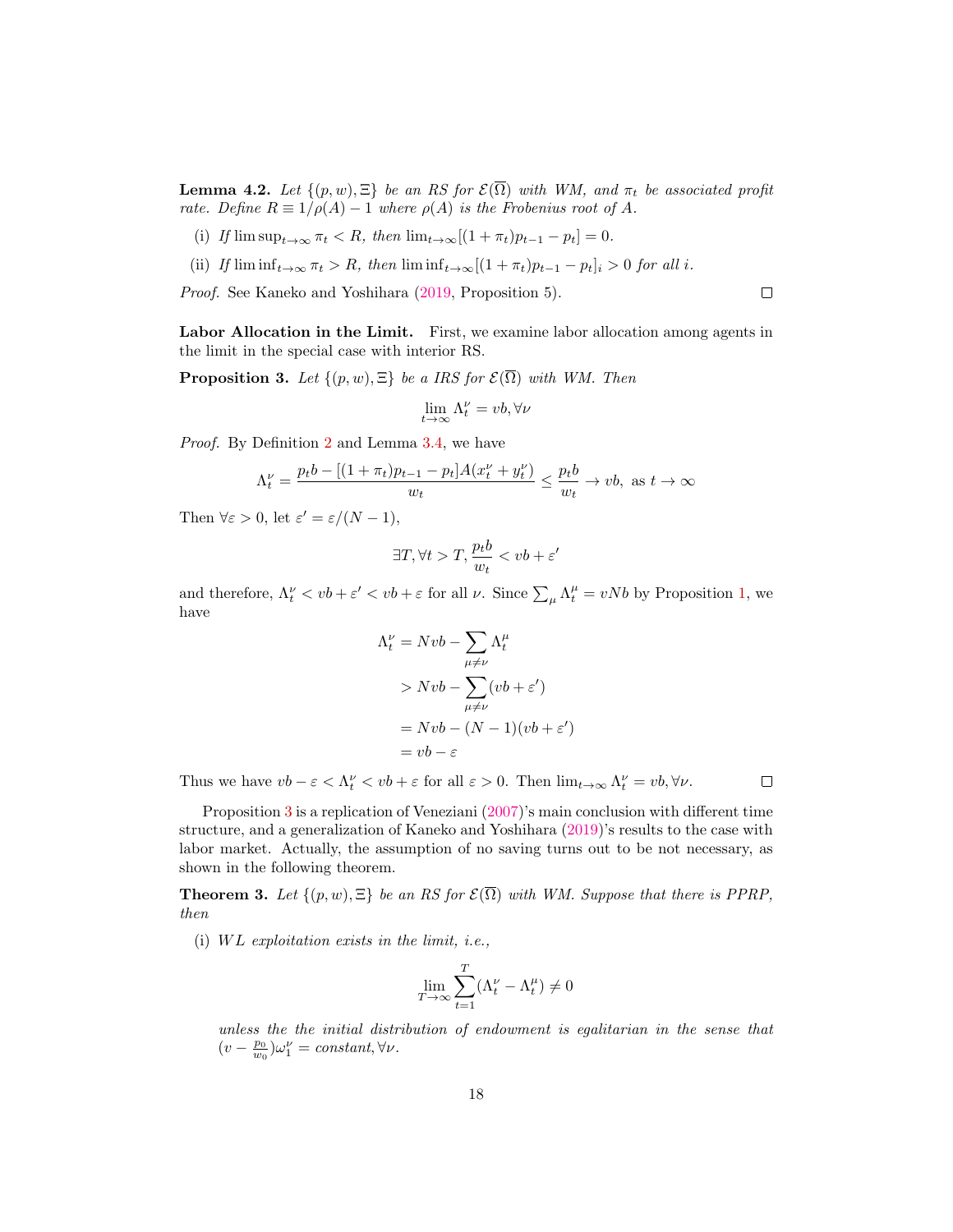(ii) Any RS is asymptotically egalitarian. Indeed,

$$
\lim_{t\to\infty}\Lambda^\nu_t=vb, \forall \nu
$$

*Proof.* For any  $\nu$  and  $\mu$  in  $\mathcal{N}$ , by Lemma [3.4](#page-13-0) we have

$$
\Lambda^{\nu} - \Lambda^{\mu} \equiv \sum_{t=1}^{T} (\Lambda_t^{\nu} - \Lambda_t^{\mu}) = \left(\frac{p_T}{w_T} \omega_{T+1}^{\nu} - \frac{p_0}{w_0} \omega_1^{\nu}\right) - \left(\frac{p_T}{w_T} \omega_{T+1}^{\mu} - \frac{p_0}{w_0} \omega_1^{\mu}\right)
$$

$$
= \left(\frac{p_T}{w_T} - \frac{p_0}{w_0}\right) (\omega_1^{\nu} - \omega_1^{\mu})
$$

by  $\omega_{T+1}^{\nu} = \omega_1^{\nu}$  and  $\omega_{T+1}^{\mu} = \omega_1^{\mu}$  due to Lemma [2.1.](#page-9-0) Since

$$
\frac{p_T}{w_T} \to v, T \to \infty
$$

by Lemma [4.1,](#page-17-0) we have

<span id="page-19-0"></span>
$$
\lim_{T \to \infty} \sum_{t=1}^{T} (\Lambda_t^{\nu} - \Lambda_t^{\mu}) = \lim_{T \to \infty} \left( \frac{p_T}{w_T} - \frac{p_0}{w_0} \right) (\omega_1^{\nu} - \omega_1^{\mu}) = \left( v - \frac{p_0}{w_0} \right) (\omega_1^{\nu} - \omega_1^{\mu}) \equiv S^* \tag{11}
$$

and  $S^* \neq 0$  unless  $\left(v - \frac{p_0}{w_0}\right) \omega_1^{\nu} = \left(v - \frac{p_0}{w_0}\right) \omega_1^{\mu}$ , which establishes (i).

For (ii), we first show that  $\lim_{t\to\infty} (\Lambda_t^{\nu} - \Lambda_t^{\mu}) = 0$  by the fact that the infinite series  $\sum_{t=1}^{\infty} (\Lambda_t^{\nu} - \Lambda_t^{\mu})$  is convergent for any  $\nu, \mu \in \mathcal{N}$ . Indeed, denote the partial sum of the series by

$$
S_t = \sum_{t'=1}^t (\Lambda_{t'}^\nu - \Lambda_{t'}^\mu)
$$

Then, as shown above in [\(11\)](#page-19-0), we have  $\lim_{t\to\infty} S_t = S^*$ , and therefore

$$
\Lambda^\nu_t-\Lambda^\mu_t=S_t-S_{t-1}\to S^*-S^*=0,\text{ as }t\to\infty
$$

In addition,  $\sum_{\nu \in \mathcal{N}} \Lambda_t^{\nu} = vNb$  holds for any t, then  $\lim_{t \to \infty} \Lambda_t^{\nu} = 0, \forall \nu \in \mathcal{N}$ . Indeed, we have

$$
\sum_{\mu\in\mathcal{N}}\Lambda^\mu_t+\sum_{\substack{\mu\neq\nu\\\mu\in\mathcal{N}}}(\Lambda^\nu_t-\Lambda^\mu_t)\to v(Nb), t\to\infty
$$

and

$$
\sum_{\mu \in \mathcal{N}} \Lambda_t^{\mu} + \sum_{\substack{\mu \neq \nu \\ \mu \in \mathcal{N}}} (\Lambda_t^{\nu} - \Lambda_t^{\mu}) = N \Lambda_t^{\nu}
$$

Thus

$$
\lim_{t\to\infty}\Lambda^\nu_t=vb, \forall \nu
$$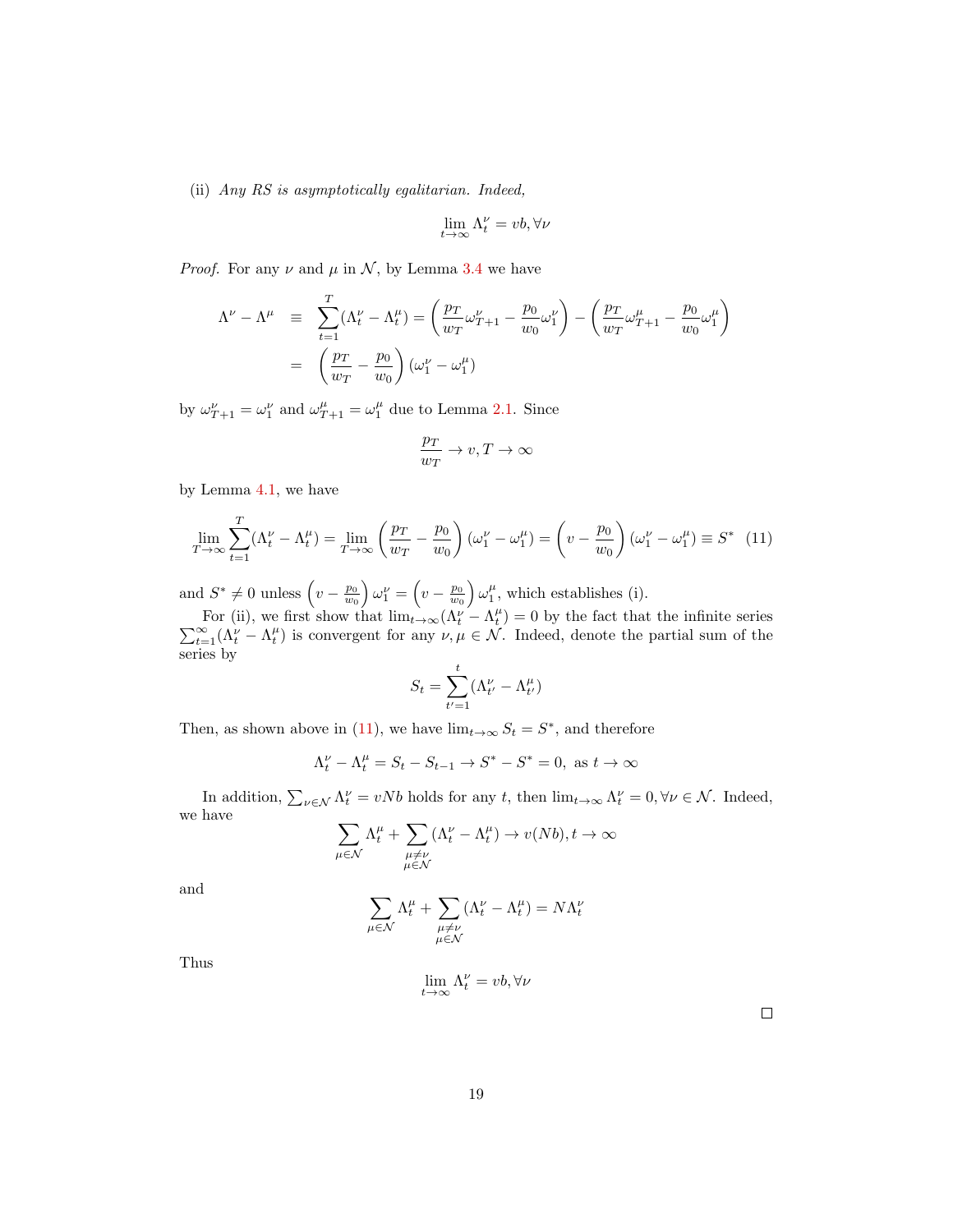Part (i) shows that  $WL$  exploitation will never disappear even in the limit if there is PPRP and inegalitarian initial distribution of wealth. In other words, the system is exploitative as a whole overall regardless of individual saving behaviors.

The second part of Theorem [3](#page-18-1) shows that any RS is asymptotically egalitarian the sequence of labor allocations converges to equal labor distribution in the limit, irrespective of the asymptotic behavior of the real profit.

As shown in Lemma [4.2,](#page-18-0) it is possible to have an RS with real profit rate not convergent to zero. In other words, there could exists an RS with PPRP in the limit but no  $WP_t$  exploitation there, which is not observed in the setting with stationary prices since profit rate always converges to zero (Veneziani, [2007,](#page-22-9) Theorem 2, p. 201). The existence of such an RS is another evidence to support our claim in previous section — it is more appropriate to use  $WL$  exploitation rather than  $WP<sub>t</sub>$  exploitation when discussing the relationship between exploitation and positive profit. With Example [1](#page-14-2) we have an RS with  $WP<sub>t</sub>$  exploitation even when there is no PPRP. Theorem [3](#page-18-1) here together with Lemma [4.2](#page-18-0) show that we could have an RS with PPRP in the limit but no  $WP_t$  exploitation.

Persistence of Exploitation. Furthermore, if one adopts the definition of strong persistence which requires the existence of  $WP_t$  exploitation in the limit, then Theorem [3](#page-18-1) can be interpreted as an impossibility theorem (e.g., Kaneko & Yoshihara, [2019;](#page-22-1) Veneziani, [2007\)](#page-22-9). However, if we care about not just the limit that will never be reached but the exploitation status within finite periods, then we should also examine the weak persistence, which would be done below.

<span id="page-20-0"></span>**Proposition 4.** Let  $\{(p, w), \Xi\}$  be an RS for  $\mathcal{E}(\overline{\Omega})$  with WM. Suppose that there is PPRP and that  $W_t \neq \emptyset$  for all t. Then for any finite t,

$$
\Lambda_t^{\nu} > vb, \forall \nu \in \mathcal{W}_t
$$

*Proof.* By Lemma [3.2](#page-11-3) with PPRP we have  $p_t > w_t v$ , then

$$
\Lambda_t^{\nu} = \frac{p_t b + p_t \omega_{t+1}^{\nu}}{w_t} \ge \frac{p_t b}{w_t} > vb, \forall t, \forall \nu \in \mathcal{W}_t
$$

Proposition [4](#page-20-0) shows that pure workers are exploited persistently as long as PPRP. Therefore, exploitation is persistent in any RS with pure workers all the time. For example, the pure workers at the beginning in any IRS would remain pure workers, so exploitation is persistent in IRS if there is pure workers exploited. In conclusion, if there is PPRP then pure workers are exploited persistently, even though the RS is asymptotically egalitarian.

Both results, the persistence of exploitation and the asymptotically egalitarian labor allocation, provide useful information about the long-term behavior of exploitation. Persistent exploitation captures the Marxian perception of capitalism as an enduring exploitative system — exploitation will never disappear at any time as long as capitalism survives, while asymptotically egalitarian labor allocation tells us more about the asymptotic trends of exploitation.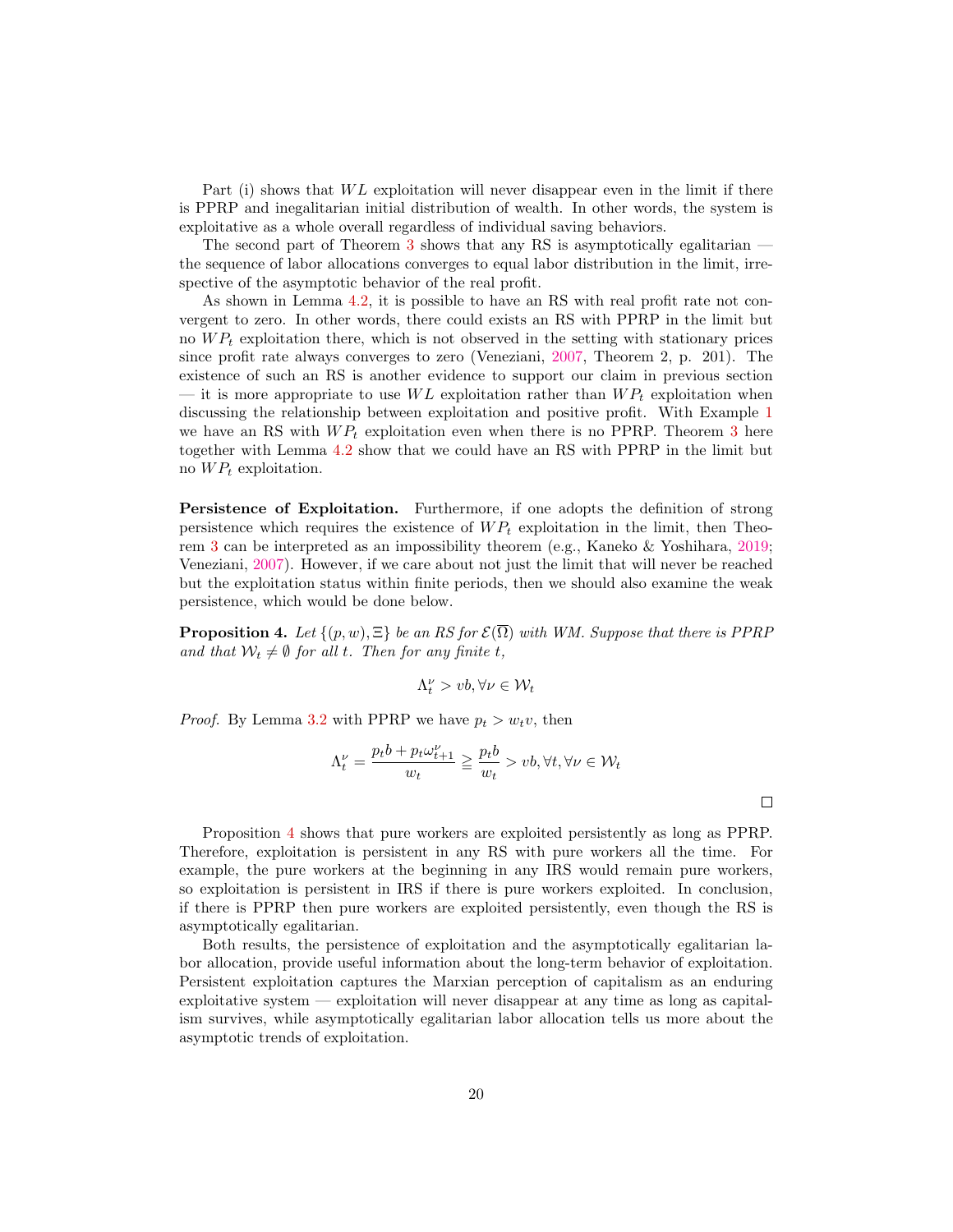It means that labor time tends to be equalized, which implies the disappearance of  $WP<sub>t</sub>$  exploitation in the limit. Moreover, it implies that after some point the degree of exploitation can be arbitrary small, measured by the difference between labor supplied and labor received. In other words, exploitation exists all the time but tends to be smaller and smaller in the long-run, if we agree on this particular measure of the size of exploitation.

These asymptotic trends of exploitation implied by asymptotically egalitarian labor allocation at RS is not contradictory with the Marx's view of capitalism as one stage in human history that is neither sustainable nor permanent. Therefore, it is sufficient to show the persistence of exploitation in the sense that it persists in any finite period to model ensuring exploitation in capitalism. We may ask too much in the search of mechanism to generate RS that is not asymptotically egalitarian as done in current literature. That being said, to study the limiting behavior is also meaningful and informative.

## 5 Conclusion

In this paper we present an intertemporal model of pr-industrial economies with linear technology to study the persistence of exploitation, and show that pure workers are exploited all the time except in the infinite limit if there is possibility of positive profits. In our point of view, this is sufficient to conclude that exploitation is persistent since it does exists in any period, even though labor allocation tends to be equalized. Therefore, in the subsistence economy with positive real profit and inegalitarian distribution of endowment, exploitation can not just emerge as shown in Roemer [\(1982b\)](#page-22-11) but also persist without any imperfectness of the market.

We has also explored the relationship among exploitation, positive profits and class status and generalized all of the FMT, PECP and CECP with appropriate definition of UEL exploitation respectively. Contrary to the existing literature focusing on interior RS, our discussion suggests that the distinction between exploitation within period and that in the whole life is useful in general.

There are several limitations of this model. First, we show the long-run behavior of exploitation by that of the prices system, while the latter is derived as a characteristics of the RS — the prices system must have such a property by the definition of RS. It says little about what drives the prices to behavior in this way, and therefore provides little insight on what makes exploitation disappear in the limit.

Second, we only focus on the pre-industrial economy with leisure preference according to which each producer try to minimize labor time after obtaining the subsistence good. The most direct extension of this model is to study the case with monotonic preference (see Appendix [C](#page-28-0) and Galanis et al., [2019\)](#page-22-0) and furthermore the accumulating economies where producer's object function is to maximize revenue (e.g., Roemer, [1982a,](#page-22-10) Ch. 4). For the accumulating economies, we could expect that labor would become scarce relative to capital accumulated after some point if the size of population is assumed to be fixed, which would drive the profit rate to zero in finite periods. Then we would need some other mechanism to ensure the persistence of exploitation, which is left for further exploration.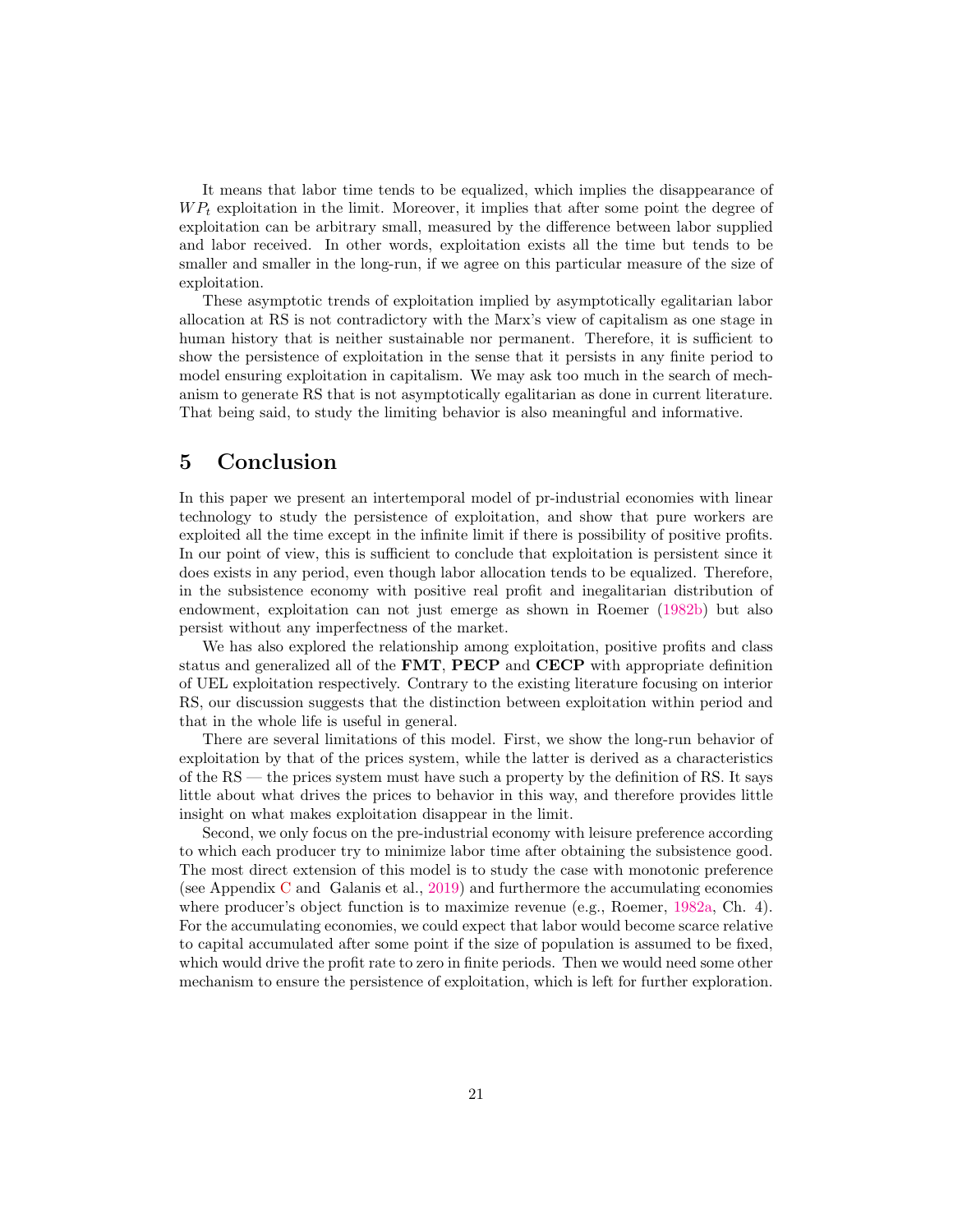# References

- <span id="page-22-20"></span>Abraham-Frois, G., & Berrebi, E. (1997). Prices, profits and rhythms of accumulation. Cambridge University Press.
- <span id="page-22-19"></span>Bidard, C. (2004). Prices, reproduction, scarcity. Cambridge University Press.
- <span id="page-22-3"></span>Cunningham, H. (1980). Leisure in the Industrial Revolution: c. 1780-c. 1880. New York: St. Martin's Press.
- <span id="page-22-4"></span>Cunningham, H. (2014). Time, Work and Leisure: Life changes in England since 1700. Manchester, UK: Manchester University Press.
- <span id="page-22-12"></span>Devine, J., & Dymski, G. (1991). Roemer's "General" Theory of Exploitation Is a Special Case: The Limits of Walrasian Marxism. *Economics and Philosophy*,  $7(02)$ , 235.
- <span id="page-22-16"></span>Ferguson, B., & Steiner, H. (2018). Exploitation. In S. Olsaretti (Ed.), The oxford handbook of distributive justice (Chap. 25, Vol. 1).
- <span id="page-22-0"></span>Galanis, G., Veneziani, R., & Yoshihara, N. (2019). The dynamics of inequalities and unequal exchange of labor in intertemporal linear economies. Journal of Economic Dynamics and Control, 100, 29–46.
- <span id="page-22-13"></span>Hahnel, R. (2006). Exploitation: A Modern Approach. Review of Radical Political Economics,  $38(2)$ ,  $175-192$ .
- <span id="page-22-1"></span>Kaneko, S., & Yoshihara, N. (2019). On the General Impossibility of Persistent Unequal Exchange Free Trade Equilibria in Pre-industrial Word Economy, memo.
- <span id="page-22-8"></span>Morishima, M. (1973). Marx's economics a dual theory of value and growth. Cambridge [England]: University Press.
- <span id="page-22-15"></span>Morishima, M. (1974). Marx in the Light of Modern Economic Theory. Econometrica,  $42(4),\,611.$
- <span id="page-22-7"></span>Okishio, N. (1963). A Mathematical Note on Marxian Theorems. Weltwirtschaftliches Archiv, 91, 287–299.
- <span id="page-22-6"></span>Roemer, J. E. (1980). A General Equilibrium Approach To Marxian Economics. Econometrica,  $48(2)$ .
- <span id="page-22-17"></span>Roemer, J. E. (1981). Analytical foundations of Marxian economic theory. Cambridge ;;New York: Cambridge University Press.
- <span id="page-22-10"></span>Roemer, J. E. (1982a). A general theory of exploitation and class. Cambridge Mass.: Harvard University Press.
- <span id="page-22-11"></span>Roemer, J. E. (1982b). Origins of Exploitation and Class: Value Theory of Pre-Capitalist Economy. *Econometrica*,  $50(1)$ , 163.
- <span id="page-22-21"></span>Roemer, J. E. (1988). Free to lose : an introduction to Marxist economic philosophy. Harvard University Press.
- <span id="page-22-14"></span>Skillman, G. L. (1995). Ne Hic Saltaveris: The Marxian Theory of Exploitation After Roemer. Economics and Philosophy, 11 (02), 309.
- <span id="page-22-2"></span>Skillman, G. L. (2017). Marx's Capital through the lens of Roemer's General Theory (and vice-versa). Social Choice and Welfare,  $49(3-4)$ ,  $423-443$ .
- <span id="page-22-18"></span>Sraffa, P. (1960). Production of commodities by means of commodities; prelude to a critique of economic theory. University Press.
- <span id="page-22-5"></span>Thompson, E. P. (1967). Time, Work-Discipline, and Industrial Capitalism. Past  $\mathcal{C}$ Present, (38), 56–97.
- <span id="page-22-9"></span>Veneziani, R. (2007). Exploitation and time. Journal of Economic Theory, 132 (1), 189– 207.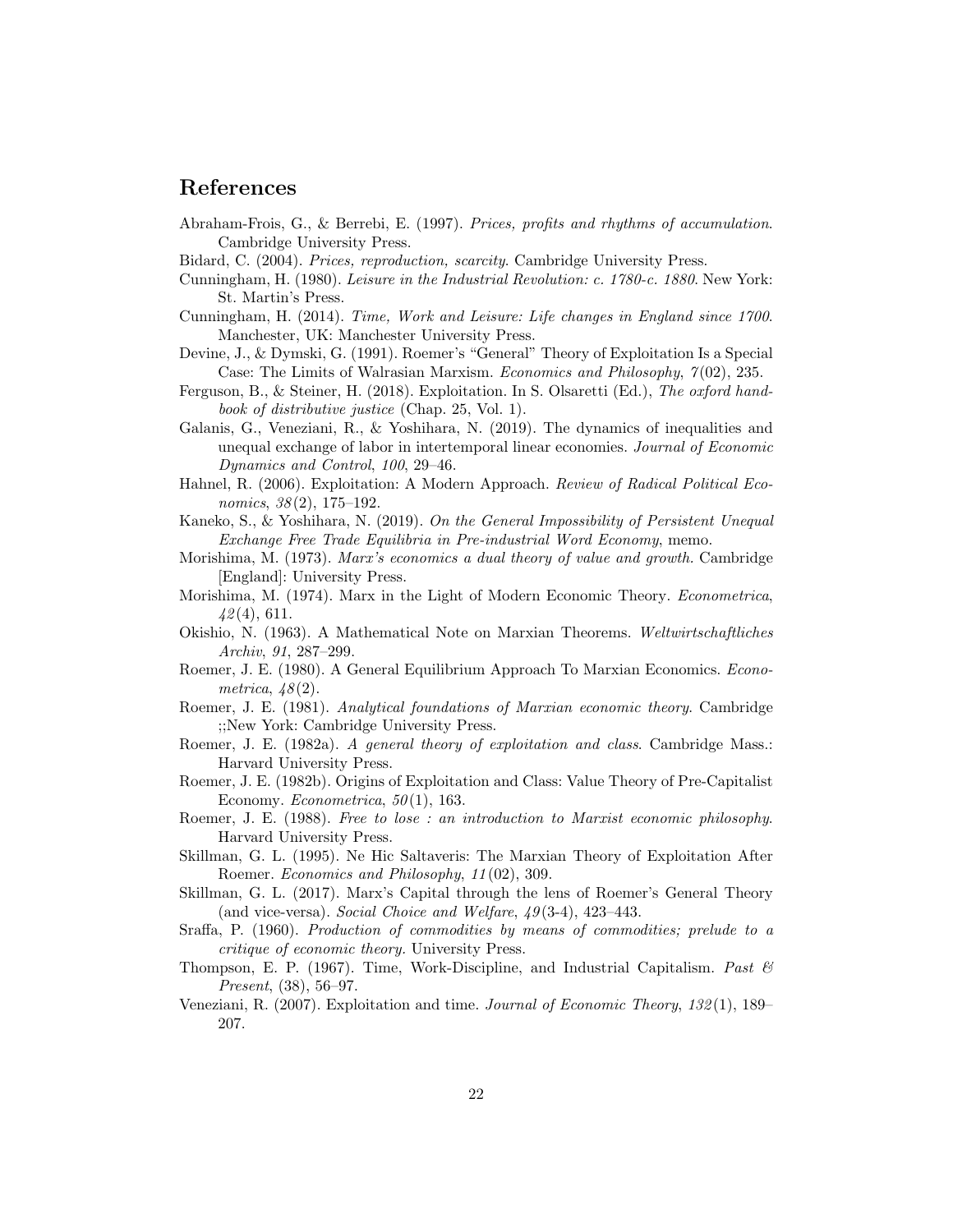- <span id="page-23-3"></span>Veneziani, R. (2013). Exploitation, inequality and power. Journal of Theoretical Politics,  $25(4)$ , 526–545.
- <span id="page-23-0"></span>Veneziani, R., & Yoshihara, N. (2015). Exploitation in economies with heterogeneous preferences, skills and assets: An axiomatic approach. Journal of Theoretical Politics,  $27(1)$ , 8–33.
- <span id="page-23-9"></span>Veneziani, R., & Yoshihara, N. (2017a). Globalisation and inequality in a dynamic economy: an axiomatic analysis of unequal exchange. Social Choice and Welfare, 49 (3- 4), 445–468.
- <span id="page-23-1"></span>Veneziani, R., & Yoshihara, N. (2017b). One million miles to go : taking the axiomatic road to defining exploitation. Cambridge Journal of Economics,  $\angle 41(6)$ , 1607–1626.

<span id="page-23-4"></span>Wolff, J. (1999). Marx and Exploitation. Journal of Ethics,  $3(2)$ , 105–120.

- <span id="page-23-2"></span>Yoshihara, N. (2010). Class and exploitation in general convex cone economies. Journal of Economic Behavior & Organization, 75 (2), 281–296.
- <span id="page-23-6"></span>Yoshihara, N. (2017). A Progress Report on Marxian Economic Theory: on the Controversies in Exploitation Theory Since Okishio (1963). Journal of Economic Surveys,  $31(2)$ , 632–659.
- <span id="page-23-5"></span>Yoshihara, N., & Kaneko, S. (2016). On the Existence and Characterization of Unequal Exchange in the Free Trade Equilibrium. Metroeconomica, 67 (2), 210–241.
- <span id="page-23-7"></span>Yoshihara, N., & Veneziani, R. (2018). The Theory of Exploitation as the Unequal Exchange of Labour. Economics and Philosophy, 34 (03), 381–409.

# Appendices

# <span id="page-23-8"></span>A Proofs

*Proof of Lemma [2.1.](#page-9-0)* By (ii) and (iii) of Defintion [1,](#page-8-1) we have

$$
A(x_t + y_t) \leq \omega_t
$$
  

$$
(I - A)(x_t + y_t) \geq Nb + \omega_{t+1} - \omega_t
$$

and then

<span id="page-23-10"></span>
$$
\omega_t \ge (I - A)\overline{\omega} + A\omega_{t+1} \tag{12}
$$

Therefore, we have  $\omega_{t+1} \geq \overline{\omega} \Rightarrow \omega_t \geq \overline{\omega}$ . Since  $\omega_{T+1} \geq \omega_1 = \overline{\omega}$ , we have  $\omega_t \geq \overline{\omega}$  for all t by induction.

Again, by [\(12\)](#page-23-10), we have  $\omega_t = \overline{\omega} \Rightarrow \omega_{t+1} = \overline{\omega}$ . Indeed,  $\omega_t = \overline{\omega} \Rightarrow A(\omega_{t+1} - \overline{\omega}) \leq 0$ . Suppose that  $\omega_{t+1} \geq \overline{\omega}$ , then  $A(\omega_{t+1} - \overline{\omega}) \geq 0$  contradicted. Thus, we have  $\omega_{t+1} \not\geq \overline{\omega}$ . Therefore,  $\omega_{t+1} = \overline{\omega}$  since  $\omega_t \geq \overline{\omega}$ ,  $\forall t$  as shown above. Since  $\omega_1 = \overline{\omega}$ , we have  $\omega_t = \overline{\omega}$  for all t by induction.

Together with  $\omega_{T+1}^{\nu} \geq \omega_1^{\nu}$  for all  $\nu$ , the equality must hold. Indeed, suppose not, then  $\omega_{T+1} > \overline{\omega}$ , contradicted.  $\Box$ 

*Proof of Corollary [2.1.](#page-10-0)* Consider the RS such that  $x_t^{\nu} = 0, \forall \nu, \forall t$  without loss of generality, then  $y_t = Nb + \overline{\omega} > 0$ ,  $\forall t$  by (2) of Proposition [1.](#page-9-2) First, we have  $w_t > 0$  from the equilibrium of the labor market. Suppose  $w_t = 0$ , then  $z_t = 0$ , contradicted with  $z_t = Ly_t > 0.$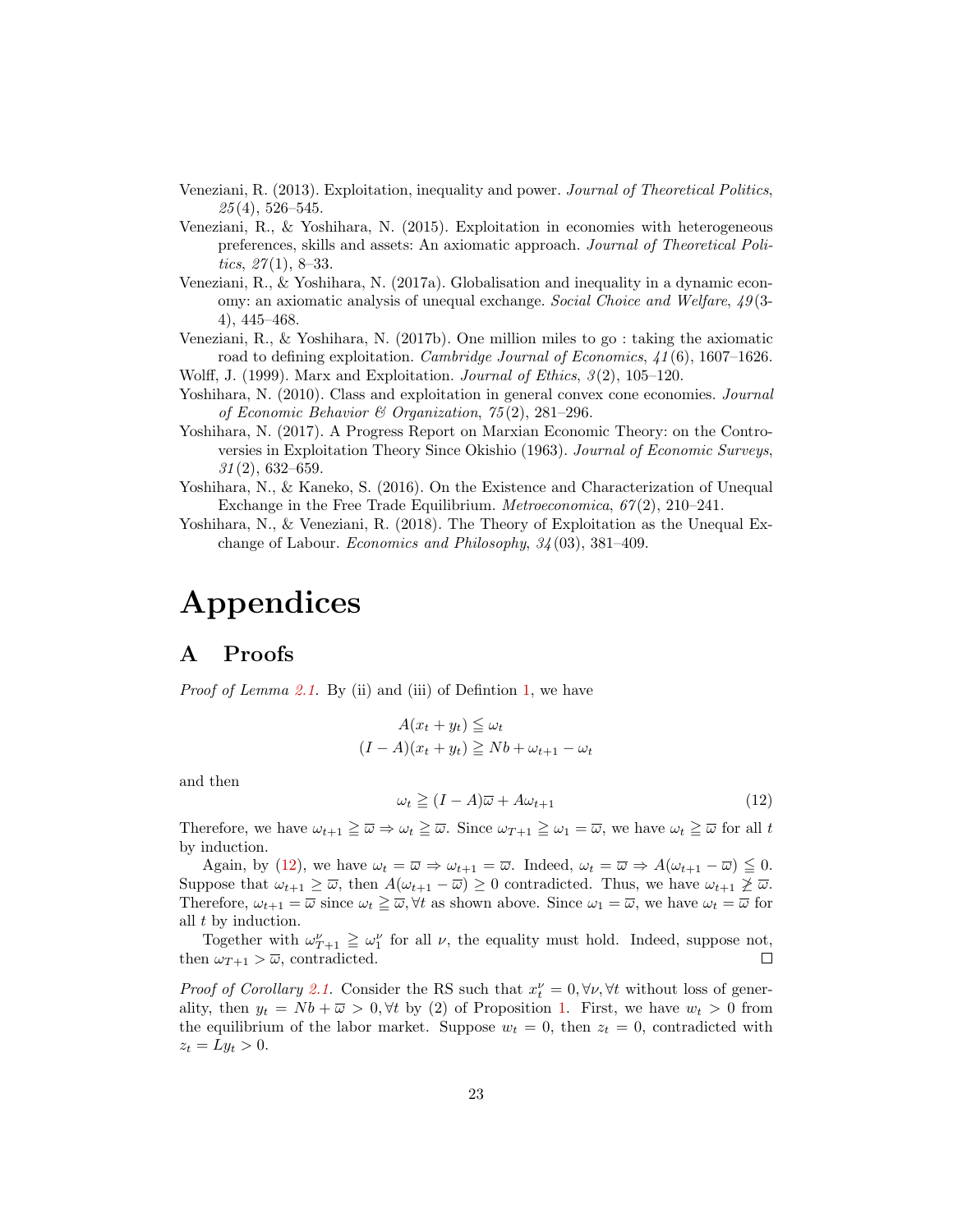Next, we show that  $p_t \geq w_t L$ . Suppose, on the contrary, that  $p_{jt} < w_t L_j$  for some j, then we have  $y_{jt}^{\nu} = 0$  for all  $\nu$ . Otherwise, by setting  $y_{jt}^{\nu} = 0$  the agent  $\nu$  is able to reduce  $z_t^{\nu}$  if  $\Lambda^{\nu} \neq 0$ , or the increase  $p_T \omega_{T+1}^{\nu}$  when  $\Lambda^{\nu} = 0$  by WM. Therefore,  $y_{jt} = 0$ , contradicted with  $y_t > 0$ .

Finally, since  $L > 0$  by Assumption [1,](#page-5-2)  $p_t \geq w_t L > 0$ .  $\Box$ 

*Proof of Lemma [3.1.](#page-11-2)* By Proposition [1,](#page-9-2) we have  $x_t + y_t = Nb + \overline{\omega} > 0$ ,  $\forall t$ . Then for any t, there exist some  $\nu$  such that  $x_t^{\nu} + y_t^{\nu} > 0$ . Suppose, on the contrary, that  $\pi_{jt} > \pi_{it}$ , then if  $\Lambda^{\nu} > 0$ , we have  $x_{it}^{\nu} + y_{it}^{\nu} = 0$  contradicted. If  $\Lambda^{\nu} = 0$ , by WM, we have  $x_{it}^{\nu} + y_{it}^{\nu} = 0$ contradicted. П

*Proof of Lemma [3.2.](#page-11-3)* From  $x_t + y_t > 0$  we have  $x_t^{\nu} + y_t^{\nu} > 0$  for some  $\nu$ . Suppose that  $(1 + \pi_t)p_{j,t-1} < p_{jt}$  for some j. Then it is feasible to replace  $x_t^{\nu} + y_t^{\nu}$  by some  $\delta_t^{\nu}$  with  $\delta_{jt}^{\nu} > 0$  to satisfy the capital constraint but making the reproducibility constraint slack. Therefore, we have  $(1 + \pi_t)p_{t-1} \geq p_t$ , which implies

$$
(1 + \pi_t)p_{t-1}A \geqq p_t A \Rightarrow p_t - w_t L \geqq p_t A \Rightarrow p_t (I - A) \geqq w_t L
$$

Therefore, we have either

$$
(1 + \pi_t)p_{t-1} = p_t \Rightarrow p_t = w_t v
$$

or

$$
(1 + \pi_t)p_{t-1} \ge p_t \Rightarrow (1 + \pi_t)p_{t-1}A \ge p_tA
$$

since A is indecomposable and thus  $p_t > w_t v$ . Finally,  $\pi_t > -1$  follows from  $(1+\pi_t)p_{t-1} \ge$  $p_t \geq 0$ .

*Proof of Lemma [3.3.](#page-12-0)* Consider a one-period perturbation at period  $t + 1$ , let  $\omega_{t+1}' =$  $\omega_{t+1} + \Delta$ . Then in the perturbation path,

$$
\Lambda'_{t} + \Lambda'_{t+1} = \Lambda''_{t} + \Lambda''_{t+1} + \left(\frac{p_t \Delta}{w_t} - \frac{(1 + \pi_{t+1}) p_t \Delta}{w_{t+1}}\right)
$$

By the optimality, we have  $\frac{p_t \Delta}{w_t} - \frac{(1 + \pi_{t+1})p_t \Delta}{w_{t+1}}$  $\frac{\pi_{t+1} p_t \Delta}{w_{t+1}} \geq 0, \forall \Delta$ . Therefore,

$$
\frac{p_t}{w_t} = \frac{(1 + \pi_{t+1})p_t}{w_{t+1}} \Rightarrow w_{t+1} = (1 + \pi_{t+1})w_t
$$

 $\Box$ 

Proof of Proposition [2.](#page-12-3) By Lemma [3.1](#page-11-2) and [3.3](#page-12-0) we have

$$
(1 + \pi_t)p_{t-1} - p_t = (1 + \pi_t)[(1 + \pi_{t-1})p_{t-2}A + w_{t-1}L] - (1 + \pi_t)p_{t-1}A - w_tL
$$
  
=  $(1 + \pi_t)[(1 + \pi_{t-1})p_{t-2} - p_{t-1}]A$ 

Then

$$
(1 + \pi_t)p_{t-1} - p_t = \prod_{\tau=2}^t (1 + \pi_\tau)[(1 + \pi_1)p_0 - p_1]A^{t-1}
$$
\n(13)

Together with  $1 + \pi_t > 0$ ,  $\forall t$  from Lemma [3.2,](#page-11-3) we have [\(6\)](#page-12-4).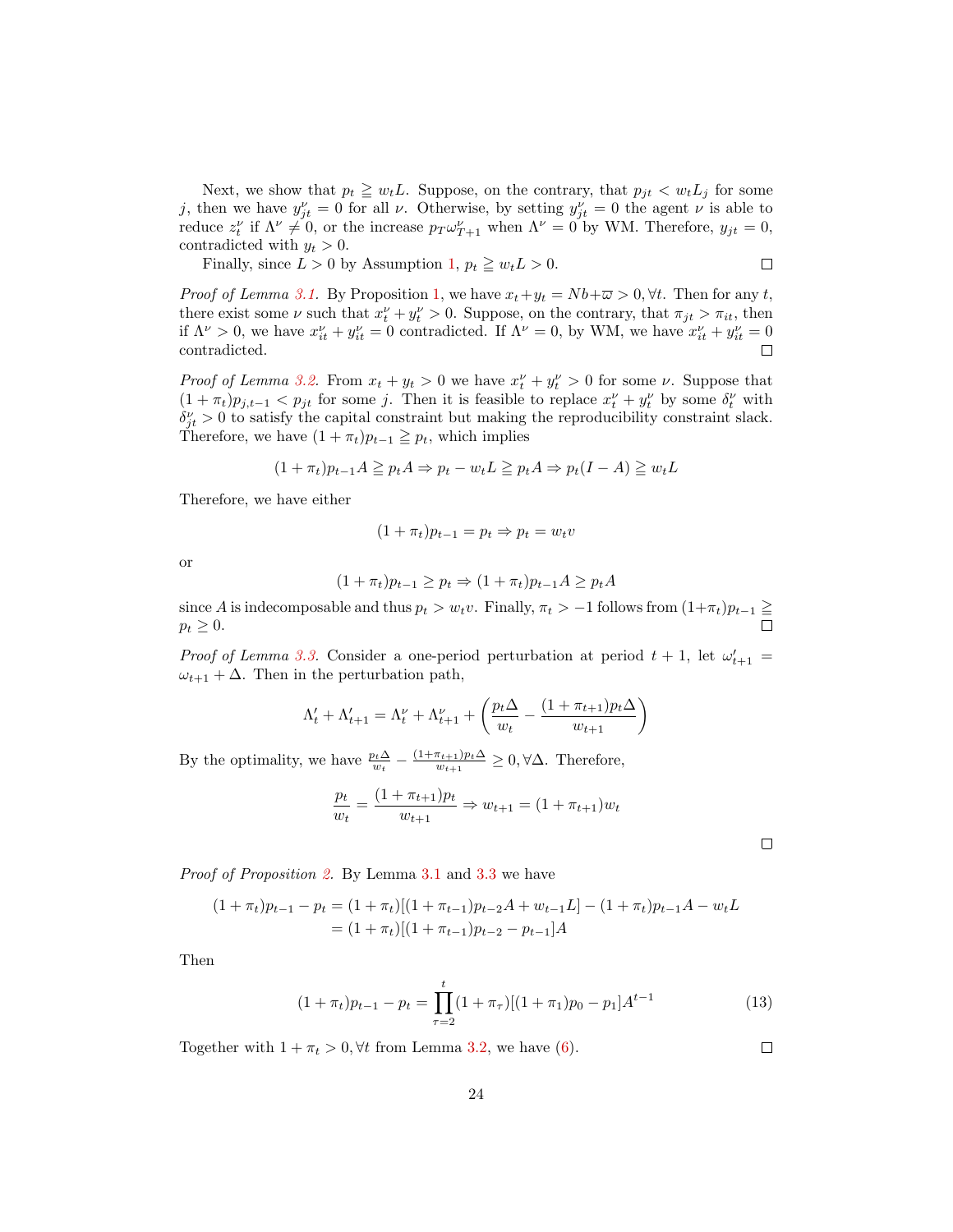Proof of Lemma [3.4.](#page-13-0) By Corollary [2.2](#page-10-2) and Lemma [3.1,](#page-11-2) we have

$$
(1 + \pi_t)p_{t-1}\omega_t^{\nu} = (1 + \pi_t)p_{t-1}A(x_t^{\nu} + y_t^{\nu})
$$
  
=  $(p_t - w_tL)(x_t^{\nu} + y_t^{\nu})$   
=  $p_t x_t^{\nu} + (p_t - w_tL)y_t^{\nu} - w_tLx_t^{\nu}$   
=  $p_t b + p_t \omega_{t+1}^{\nu} - w_t z_t^{\nu} - w_tLx_t^{\nu}$   
=  $p_t b + p_t \omega_{t+1}^{\nu} - w_t \Lambda_t^{\nu}$ 

Therefore,  $\Lambda_t^{\nu} = \frac{p_t b + p_t \omega_{t+1}^{\nu} - (1 + \pi_t) p_{t-1} \omega_t^{\nu}}{w_t}$  by  $w_t > 0$ . By Lemma [3.3,](#page-12-0) we have

$$
\Lambda_t^{\nu} + \Lambda_{t+1}^{\nu}
$$
\n
$$
= \frac{p_t b}{w_t} + \frac{p_t \omega_{t+1}^{\nu}}{w_t} - \frac{(1 + \pi_t) p_{t-1} \omega_t^{\nu}}{w_t} + \frac{p_{t+1} b}{w_{t+1}} + \frac{p_{t+1} \omega_{t+2}^{\nu}}{w_{t+1}} - \frac{(1 + \pi_{t+1}) p_t \omega_{t+1}^{\nu}}{w_{t+1}}
$$
\n
$$
= \frac{p_t b}{w_t} + \frac{p_t \omega_{t+1}^{\nu}}{w_t} - \frac{p_{t-1} \omega_t^{\nu}}{w_{t-1}} + \frac{p_{t+1} b}{w_{t+1}} + \frac{p_{t+1} \omega_{t+2}^{\nu}}{w_{t+1}} - \frac{p_t \omega_{t+1}^{\nu}}{w_t}
$$
\n
$$
= \frac{p_t b}{w_t} + \frac{p_{t+1} b}{w_{t+1}} - \frac{p_{t-1} \omega_t^{\nu}}{w_{t-1}} + \frac{p_{t+1} \omega_{t+2}^{\nu}}{w_{t+1}}
$$

Therefore,

$$
\Lambda^{\nu} = \sum_{t=1}^{T} \Lambda_t^{\nu} = \sum_{t=1}^{T} \frac{p_t b}{w_t} - \frac{(1+\pi_1)p_{kT-1}\omega_1^{\nu}}{w_1} + \frac{p_T \omega_{T+1}^{\nu}}{w_T}
$$

 $\Box$ 

Proof of Theorem [1.](#page-14-0) By Lemma [3.2,](#page-11-3) we have

$$
(1 + \pi_1)p_0 \ge p_1 \Leftrightarrow (1 + \pi_t)p_{t-1} \ge p_t, \forall t \Rightarrow p_t > w_t v, \forall t
$$

(i) By Lemma [3.4](#page-13-0) (2) and  $\omega_{T+1}^{\nu} = \omega_1^{\nu} = 0$ , we have

$$
\Lambda^{\nu}=\sum_{t=1}^{T}\frac{p_{t}b}{w_{t}}>vTb
$$

(ii) By Lemma [3.4](#page-13-0) (1) and  $\omega_t^{\nu} = 0$ , we have

$$
\Lambda_t^{\nu} = \frac{p_t b + p_t \omega_{t+1}^{\nu}}{w_t} \ge \frac{p_t b}{w_t} > \frac{w_t v b}{w_t} = v b
$$

(iii) By Lemma [3.4,](#page-13-0) we have

$$
\Lambda^\nu_t = \frac{p_t}{w_t}(b+\omega_{t+1}^\nu-\omega_t^\nu) = v(b+\omega_{t+1}^\nu-\omega_t^\nu)
$$

Therefore,

$$
\Lambda^\nu=\sum_t \Lambda^\nu_t=vTb+v(\omega_{T+1}^\nu-\omega_1^\nu)=vTb
$$

as  $\omega_{T+1}^{\nu} = \omega_1^{\nu}$  by Lemma [2.1.](#page-9-0)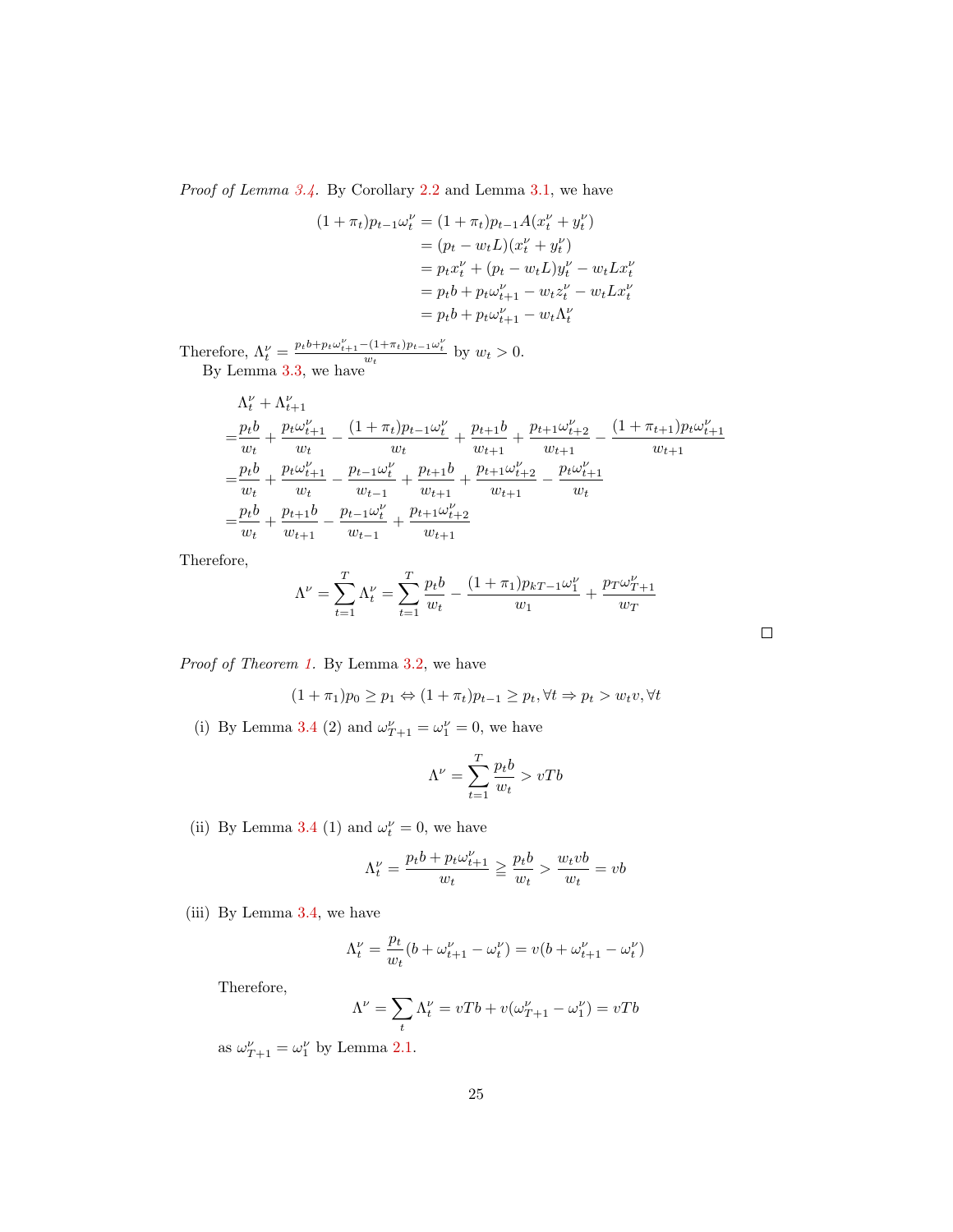(iv) By Definition [2,](#page-8-2) we have

$$
\Lambda_t^{\nu} = \frac{p_t b - [(1 + \pi_t)p_{t-1} - p_t]A(x_t^{\nu} + y_t^{\nu})}{w_t}
$$

$$
= \frac{p_t b}{w_t} = vb, \quad \forall t, \forall \nu.
$$

Proof of Lemma [3.5.](#page-1-0) Let

<span id="page-26-2"></span>
$$
\psi_t \equiv \frac{p_t(Nb) + p_t \overline{\omega} - (1 + \pi_t) p_{t-1} \overline{\omega}}{w_t} \tag{14}
$$

(1) From the proof of Lemma [3.4,](#page-13-0) we have

$$
\sum_{t=1}^{T} \psi_t = \sum_{t=1}^{T} \frac{p_t(Nb)}{w_t} - \frac{(1+\pi_1)p_0\overline{\omega}}{w_1} + \frac{p_t\overline{\omega}}{w_T} = \sum_{\nu} \Psi(\omega_1^{\nu})
$$

Therefore, it is sufficient to show that  $\psi_t = v(Nb)$ . Indeed, we have

$$
\psi_t = \frac{p_t(Nb) + p_t \overline{\omega} - (1 + \pi_t) p_{t-1} A (I - A)^{-1} (Nb)}{w_t}
$$
  
= 
$$
\frac{p_t(Nb) + p_t \overline{\omega} - (p_t - w_t L)(I - A)^{-1} (Nb)}{w_t}
$$
  
= 
$$
\frac{p_t}{w_t} [I + A (I - A)^{-1} - (I - A)^{-1}] (Nb) + v (Nb)
$$
  
= 
$$
v(Nb)
$$

(2) By equation [\(9\)](#page-15-1) and condition (2) in Theorem [2,](#page-15-0) we have  $z_t = \psi_t$  defined by [\(14\)](#page-26-2) while  $\psi_t = v(Nb)$  as shown above.

# <span id="page-26-0"></span>B Existence of RS

<span id="page-26-1"></span>**Theorem B1** (Existence of IRS). Given any sequence of profit rate  $\pi = {\pi_t}_{t=1}^T$  such that  $\pi_t + 1 > 0$  for every t, and any sequence of prices  $p(p_0, w_1, \pi)$ , let  $(1 + \pi_1) \frac{p_0 b}{w_1} \leq 1$ hold. Let  $\Omega \in \mathbf{\Delta}(p_0, w_1, \pi)$  be such that

$$
\max_{\nu \in \mathcal{N}} \max_{1 \le t \le T} \left( \frac{p_t}{w_t} - \frac{p_{t-1}}{w_{t-1}} \right) \omega_1^{\nu} \le \frac{p_T b}{w_T}
$$

Then, there exists an IRS for  $\mathcal{E}(\Omega)$  associated with the price sequence  $\mathbf{p}(p_0, w_1, \pi)$ .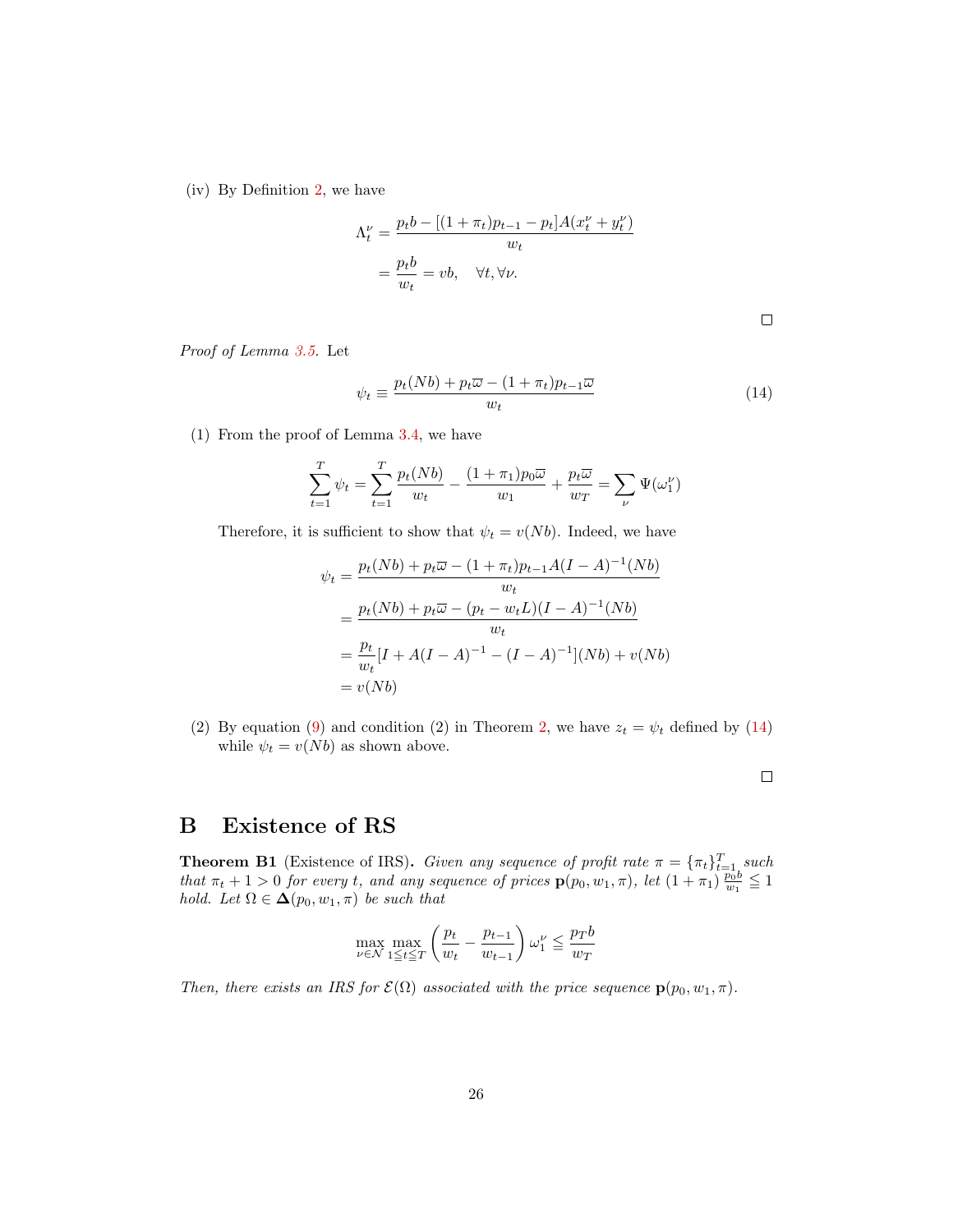*Proof.* Given the price sequence  $p(p_0, w_1, \pi)$ , every agent  $\nu$  has the following profile of optimal labor supplies:

$$
\Lambda_t^{*\nu} = \frac{p_t b + p_t \omega_{t+1}^{\nu} - (1 + \pi_t) p_{t-1} \omega_t^{\nu}}{w_t} \text{ for each } t = 1, ..., T; \text{ and}
$$
\n
$$
\Lambda^{*\nu} = \sum_{t=1}^T \frac{p_t b}{w_t} - \frac{(1 + \pi_1) p_0 \omega_1^{\nu}}{w_1} + \frac{p_T \omega_{T+1}^{\nu}}{w_T}
$$
\n
$$
= \sum_{t=1}^T \frac{p_t b}{w_t} - \frac{(1 + \pi_1) p_0 \omega_1^{\nu}}{w_1} + \frac{p_T \omega_1^{\nu}}{w_T}.
$$

By the property of the optimal lifetime labor supply  $\Lambda^{\nu}$ , non-saving action  $\omega_t^{\nu} = \omega_1^{\nu}$ for each  $t = 2, \ldots, T$  is consistent with  $\nu$ 's optimal action. Indeed, this is a necessary condition for IRS. Then, each agent's one-period optimal labor supply at period  $t$  is given by

$$
\Lambda_t^{*\nu} = \frac{p_t b}{w_t} + \frac{p_t \omega_1^{\nu}}{w_t} - \frac{(1 + \pi_t)p_{t-1}\omega_1^{\nu}}{w_t}
$$
  
\n
$$
= \frac{p_t b}{w_t} + \left(\frac{p_t}{w_t} - \frac{p_{t-1}}{w_{t-1}}\right) \omega_1^{\nu} \text{ by Lemma 3.3.}
$$
  
\n
$$
\leq \frac{p_t b}{w_t} \text{ by } \left(\frac{p_t}{w_t} - \frac{p_{t-1}}{w_{t-1}}\right) \leq 0 \text{ from Lemma 4.1.}
$$
  
\n
$$
\leq \frac{p_0 b}{w_0} \leq 1 \text{ by } (1 + \pi_1) \frac{p_0 b}{w_1} \leq 1.
$$

Moreover, as  $\max_{\nu \in \mathcal{N}} \max_{1 \leq t \leq T} \left( \frac{p_t}{w_t} - \frac{p_{t-1}}{w_{t-1}} \right)$  $\left(\frac{p_{t-1}}{w_{t-1}}\right)\omega_1^{\nu} \leq \frac{p_T b}{w_T}$  holds, we have  $\Lambda_t^{*\nu} \geq 0$  for each  $t = 2, \ldots, T$  and every  $\nu \in \mathcal{N}$ . Thus,  $\{(\Lambda_t^{*\nu})_{\nu \in \mathcal{N}}\}_{t=1,\ldots,T} \in Z(p_0, w_1, \pi, \Omega)$  holds.

Then, according to [\(9\)](#page-15-1), each agent's wealth at each period  $t = 1, \ldots, T$  is given by  $W_t^{\nu} \equiv p_{t-1}\omega_1^{\nu} \geq 0$ . Moreover, by the definition of  $\Upsilon$ ,  $\sum_{\nu \in \mathcal{N}} W_t^{\nu} = p_{t-1}\overline{\omega}$  holds at each period t. Therefore, by Theorem [2,](#page-15-0) there exists an IRS for  $\mathcal{E}(\Omega)$  associated with the price sequence  $\mathbf{p}(p_0, w_1, \pi)$ .

<span id="page-27-0"></span>**Theorem B2** (The existence of RS). Given any sequence of profit rate  $\pi = {\pi_t}_{t=1}^T$  such that  $\pi_t + 1 > 0$  for every t, and any sequence of prices  $p(p_0, w_1, \pi)$ , let  $(1 + \pi_1) \frac{p_0 b}{w_1} \leq 1$ hold. Let  $\Omega \in \Delta(p_0, w_1, \pi)$  be such that

$$
\max_{\nu \in \mathcal{N}} \max_{1 \leq t \leq T} \left( \frac{p_t}{w_t} - \frac{p_{t-1}}{w_{t-1}} \right) \omega_1^{\nu} \leq \frac{p_T b}{w_T}
$$

Let an IRS for  $\mathcal{E}(\Omega)$  associated with the price sequence  $\mathbf{p}(p_0, w_1, \pi)$  and the path of labor time  $\{(A_t^{*v})_{v \in \mathcal{N}}\}_{t=1,...,T} \in Z(p_0, w_1, \pi, \Omega)$ . Let  $\{(l_t^{*v})_{v \in \mathcal{N}}\}_{t=1,...,T-1}$  be a sequence of profiles of N real numbers, which satisfies the following condition:

- (1)  $\sum_{\nu \in \mathcal{N}} l_t^{*\nu} = 0$  for every  $t = 1, ..., T 1$ ;
- (2)  $\Lambda_t^{*\nu} + l_t^{*\nu} \in [0,1]$  for any  $\nu \in \mathcal{N}$  and every  $t = 1, ..., T 1$ ;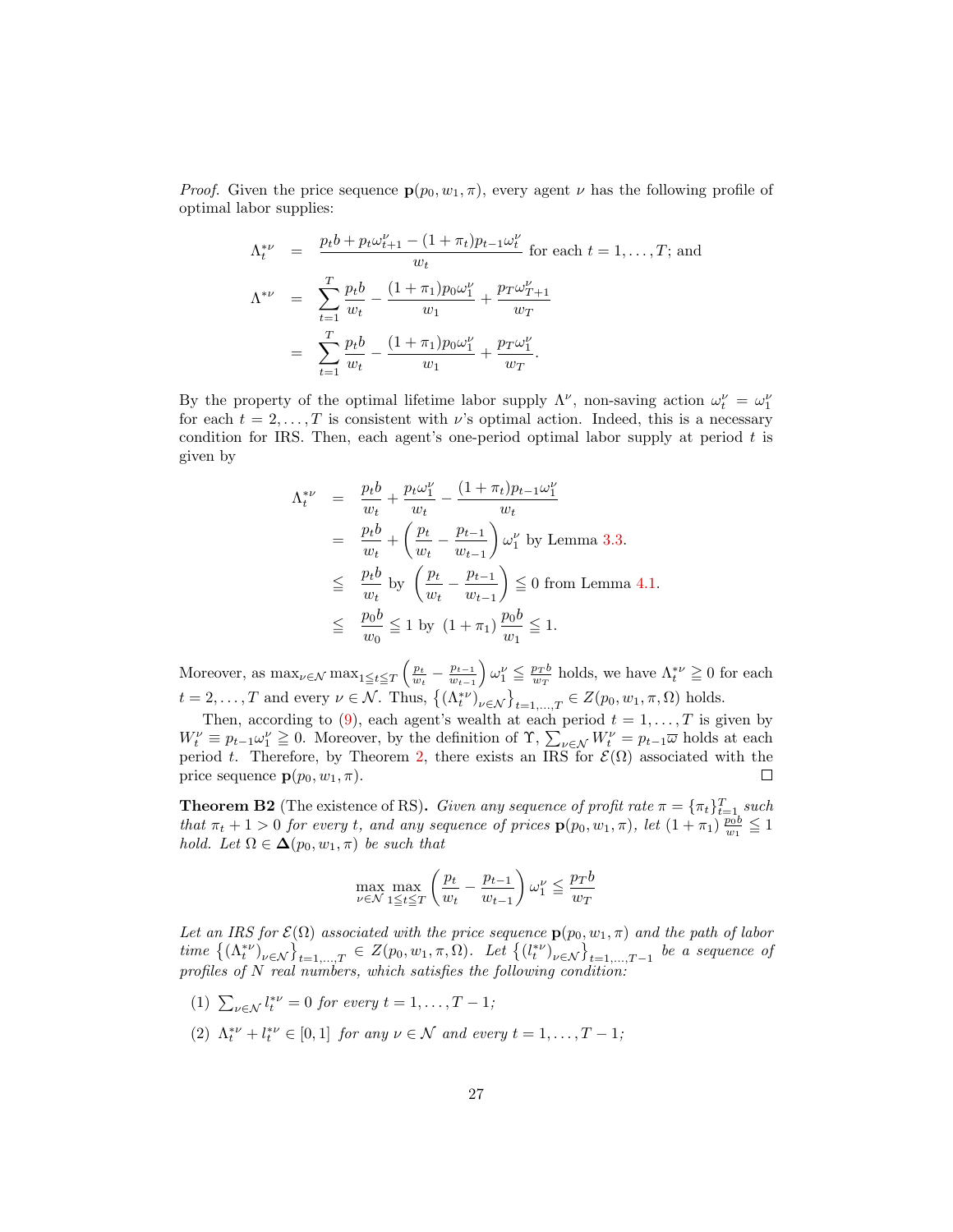(3) 
$$
\left|\sum_{t=1}^{t'} l_t^{*\nu}\right| \leq \frac{p_{t'}\omega_1^{\nu}}{w_{t'}}
$$
 whenever  $\sum_{t=1}^{t'} l_t^{*\nu} < 0, \forall \nu \in \mathcal{N}$  and every  $t' = 1, ..., T - 1$ ;

$$
(4) \sum_{t=1}^{T-1} l_t^{* \nu} \leq 1 - \frac{p_T b}{w_T} - \left(\frac{p_T}{w_T} - \frac{p_{T-1}}{w_{T-1}}\right) \omega_1^{\nu} \text{ and } \sum_{t=1}^{T-1} l_t^{* \nu} \leq \frac{p_T b}{w_T} + \left(\frac{p_T}{w_T} - \frac{p_{T-1}}{w_{T-1}}\right) \omega_1^{\nu} \text{ for any } \nu \in \mathcal{N}.
$$

Then, there exists a RS associated with the price sequence  $p(p_0, w_1, \pi)$  and a sequence of labor allocations  $\left\{ (\Lambda_t^{*\nu} + l_t^{*\nu})_{\nu \in \mathcal{N}, t=1,\dots,T}, \left( \Lambda_T^{*\nu} - \sum_{t=1}^{T-1} l_t^{*\nu} \right)_{\nu \in \mathcal{N}} \right\} \in Z(p_0, w_1, \pi, \Omega)$ .

*Proof.* Given the specified  $\{(l_i^{*\nu})_{\nu \in \mathcal{N}}\}_{t=1,\dots,T-1}$ , there exists a suitable profile  $(\triangle \omega_1^{\nu})_{\nu \in \mathcal{N}} \in$  $\mathbb{R}^{nN}$  such that  $\sum_{\nu \in \mathcal{N}} \triangle \omega_1^{\nu} = \mathbf{0}$ , and  $l_1^{*\nu} = \frac{p_1}{w_1} \triangle \omega_1^{\nu}$  and  $p_1 \omega_2^{\nu} \equiv p_1 (\omega_1^{\nu} + \triangle \omega_1^{\nu})$  for any  $\nu \in$ N. Likewise, there exists a suitable profile  $(\Delta \omega_2^{\nu})_{\nu \in \mathcal{N}} \in \mathbb{R}^{nN}_+$  such that  $\sum_{\nu \in \mathcal{N}} \Delta \omega_2^{\nu} = \mathbf{0}$ , and  $l_2^{*\nu} = \frac{p_2}{w_2} \left( \Delta \omega_1^{\nu} + \Delta \omega_2^{\nu} \right) - \frac{p_1}{w_1} \Delta \omega_1^{\nu}$  and  $p_2 \omega_3^{\nu} \equiv p_1 \left( \omega_1^{\nu} + \Delta \omega_1^{\nu} + \Delta \omega_2^{\nu} \right)$  for any  $\nu \in \mathcal{N}$ . Likewise, for  $t = 2, \ldots, T-1$ , there exists a suitable profile  $(\triangle \omega_t^{\nu})_{\nu \in \mathcal{N}} \in \mathbb{R}^{nN}_+$  such that  $\sum_{\nu \in \mathcal{N}} \triangle \omega_t^{\nu} = \mathbf{0}$ , and  $l_t^{*\nu} = \frac{p_t}{w_t} \left( \triangle \omega_1^{\nu} + \cdots + \triangle \omega_{t-1}^{\nu} + \triangle \omega_t^{\nu} \right) - \frac{p_{t-1}}{w_{t-1}}$  $\frac{p_{t-1}}{w_{t-1}}\left(\triangle\omega_1^{\nu}+\cdots+\triangle\omega_{t-1}^{\nu}\right)$ and  $p_t\omega_{t+1}^{\nu} \equiv p_t\left(\omega_1^{\nu} + \Delta\omega_1^{\nu} + \cdots + \Delta\omega_{t-1}^{\nu} + \Delta\omega_t^{\nu}\right)$  for any  $\nu \in \mathcal{N}$ . Finally,  $l_T^{*\nu} =$  $-\frac{p_{T-1}}{w_{T-1}}$  $\frac{p_{T-1}}{w_{T-1}}\left(\Delta\omega_1^{\nu}+\cdots+\Delta\omega_{T-1}^{\nu}\right)$  and  $p_T\omega_{T+1}^{\nu} \equiv p_T\left(\omega_1^{\nu}+\Delta\omega_1^{\nu}+\cdots+\Delta\omega_{T-1}^{\nu}+\Delta\omega_T^{\nu}\right)$  with  $\triangle \omega^{\nu}_{T} \equiv -(\triangle \omega^{\nu}_{1} + \cdots + \triangle \omega^{\nu}_{T-1}).$ 

Then, for each agent  $\nu$ , the following new profile of labor supplies  $\{\Lambda_t^{\nu}\}_{t=1,\dots,T}$  can be defined:

$$
\Lambda_1^{\nu} = \Lambda_1^{*\nu} + l_1^{*\nu} = \frac{p_1 b}{w_1} + \frac{p_1}{w_1} \omega_2^{\nu} - \frac{p_0}{w_0} \omega_1^{\nu} = \frac{p_1 b - (1 + \pi_1) p_0 \omega_1^{\nu} + p_1 \omega_2^{\nu}}{w_1};
$$
\n
$$
\Lambda_t^{\nu} = \Lambda_t^{*\nu} + l_t^{*\nu} = \frac{p_t b}{w_t} + \frac{p_t \omega_{t+1}^{\nu}}{w_t} - \frac{p_{t-1} \omega_t^{\nu}}{w_{t-1}} = \frac{p_t b - (1 + \pi_t) p_{t-1} \omega_t^{\nu} + p_t \omega_{t+1}^{\nu}}{w_t} \text{ for } t = 2, \dots, T - 1;
$$
\n
$$
\text{and } \Lambda_T^{\nu} = \Lambda_T^{*\nu} + l_t^{*\nu} = \frac{p_T b}{w_T} + \frac{p_T \omega_{T+1}^{\nu}}{w_T} - \frac{p_{T-1} \omega_T^{\nu}}{w_{T-1}} = \frac{p_T b - (1 + \pi_T) p_{T-1} \omega_T^{\nu} + p_T \omega_1^{\nu}}{w_T}.
$$

By the definition of  $\{(l_t^{*\nu})_{\nu \in \mathcal{N}}\}_{t=1,\dots,T-1}$ ,  $0 \leq \Lambda_t^{\nu} \leq 1$  holds for every  $t = 1,\dots,T$  and any  $\nu \in \mathcal{N}$ , and  $\sum_{\nu \in \mathcal{N}} \Lambda_t^{\nu} = vNb$  holds for every  $t = 1, \ldots, T$ . Thus,  $\{(\Lambda_t^{\nu})_{\nu \in \mathcal{N}}\}_{t=1,\ldots,T} \in$  $Z(p_0, w_1, \pi, \Omega)$  holds.

Then, according to [\(9\)](#page-15-1), each agent's wealth at each period  $t = 1, \ldots, T$  is given by  $W_t^{\nu} \equiv p_{t-1} \omega_t^{\nu}$ . Note that  $p_{t-1} \omega_t^{\nu} = p_{t-1} \left( \omega_1^{\nu} + \triangle \omega_1^{\nu} + \cdots + \triangle \omega_{t-1}^{\nu} \right)$  and  $w_{t-1} \left| \sum_{k=1}^{t-1} l_k^{*\nu} \right| =$  $\overline{\phantom{a}}$  $p_{t-1}(\Delta\omega_1^{\nu}+\cdots+\Delta\omega_{t-1}^{\nu})\leq p_{t-1}\omega_1^{\nu}$  holds if  $\sum_{k=1}^{t-1}l_k^{*\nu}<0$ . Thus,  $p_{t-1}\omega_t^{\nu}\geq 0$  holds for any  $\nu \in \mathcal{N}$  and every  $t = 1, \ldots, T-1$ . Moreover, by the definition of  $\Upsilon$ ,  $\sum_{\nu \in \mathcal{N}} W_t^{\nu} =$  $p_{t-1}\overline{\omega}$  holds at each period t. Therefore, by Theorem [2,](#page-15-0) there exists a RS for  $\mathcal{E}(\Omega)$ associated with the price sequence  $\mathbf{p}(p_0, w_1, \pi)$ . □

### <span id="page-28-0"></span>C The Economies with Monotonic Preferences

Suppose that the agent's preference is monotonic instead of leisure preference as we assumed in the main text. Formally, assume the preference is represented by  $u(c_t^{\nu})$ which is a continuous, strictly increasing, strictly quasi-concave, and homogeneous of